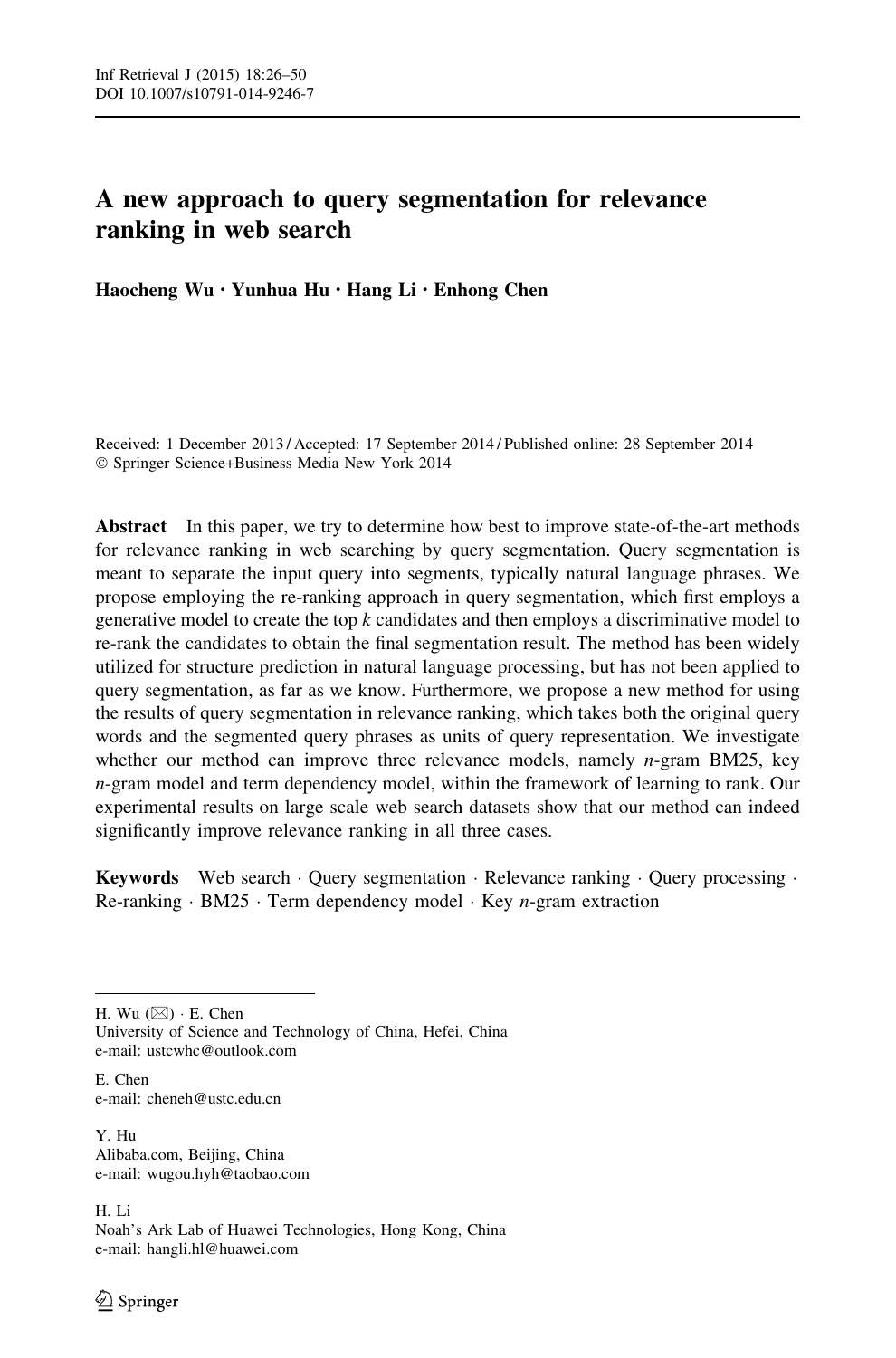### 1 Introduction

Queries in web search are usually classified as one of three different categories: single phrase, combination of phrases, and natural language questions. Meanwhile, natural language questions only consist of a small percentage of queries. Traditionally, a query is viewed as a bag of words or a sequence of  $n$ -grams, and relevance models such as BM25 (Robertson and Walker [1994\)](#page-24-0), term dependency model (Metzler and Croft [2005;](#page-24-0) Bendersky et al. [2011b](#page-24-0)), key n-gram model (Wang et al. [2012](#page-24-0)) utilize the words or n-grams as units of query representation.

A question that naturally arises here is: is it possible to improve search relevance by conducting query segmentation first and then using the results for query representation in relevance models? For example, if the query is ''let it go mp3 download'', then one may want to divide the query into three segments: "let it go/mp3/download". On the other hand, if the query is ''hot dog'', then one may want to view it as a phrase rather than two separate words. The assumption is that relevance can be improved by query segmentation in both cases.

Methods have been proposed for query segmentation. For example, Bergsma and Wang ([2007\)](#page-24-0) propose performing query segmentation by using a classifier. Hagen et al. [\(2011](#page-24-0), [2012\)](#page-24-0) suggest using unsupervised methods, more specifically, heuristic functions to conduct the task. Their methods outperform many existing methods and are considered stateof-the-art. For other methods see the work of Jones et al. [\(2006](#page-24-0)), Tan and Peng [\(2008](#page-24-0)), Zhang et al. [\(2009](#page-24-0)), Brenes et al. ([2010\)](#page-24-0), Huang et al. ([2010](#page-24-0)), Risvik et al. ([2003\)](#page-24-0), Yu and Shi ([2009\)](#page-24-0).

Efforts have also been made to improve relevance ranking by using query segmentation. In most cases, the phrases in the segmented queries are directly used in the representations of queries. Most studies show that query segmentation is helpful, but either by using particularly small datasets (Bendersky et al. [2009](#page-23-0); Roy et al. [2012;](#page-24-0) Hagen et al. [2012\)](#page-24-0) or using nonstandard relevance ranking models (Li et al. [2011](#page-24-0)). There are also studies indicating that query segmentation does not help as expected (Roy et al. [2012\)](#page-24-0).

In this paper, we study the problem of query segmentation for relevance ranking in web search. Our goal is to enhance state-of-the-art methods for the task and to investigate the problem with large scale experiments.

We first propose a new method for query segmentation, on the basis of re-ranking, which is proven to be powerful for making structure predictions on sequence data in natural language processing, for example, part-of-speech tagging. The idea is to first pass the sequence and make a prediction using a generative model to obtain the top  $k$  candidates and then to rank the candidates to select the best result using a discriminative model. Although the approach is not new, it does not seem to have been applied to query segmentation. We consider a specific implementation of the approach, which uses Hagen et al.  $(2011)'$  $(2011)'$  $(2011)'$ 's method (unsupervised learning) to find the top k candidates and then uses SVM (supervised learning) to find the best segmentation among the candidates. We make a comparison with the methods proposed by Hagen et al. [\(2011](#page-24-0), [2012](#page-24-0)) and Bergsma and Wang ([2007\)](#page-24-0).

Next, we propose a new method for using query segmentation in searching. We take both the original query words and the query phrases obtained in segmentation as units and represent the query as bag of ''units'' or sequence of ''units'' (e.g., ''hot'', ''dog'', ''hot dog'' are viewed as units) in the relevance models. We specifically construct n-gram BM25, key n-gram model (Wang et al. [2012\)](#page-24-0), and dependency model (Metzler and Croft [2005;](#page-24-0) Bendersky et al. [2011b](#page-24-0)) by using the query representation, respectively. We next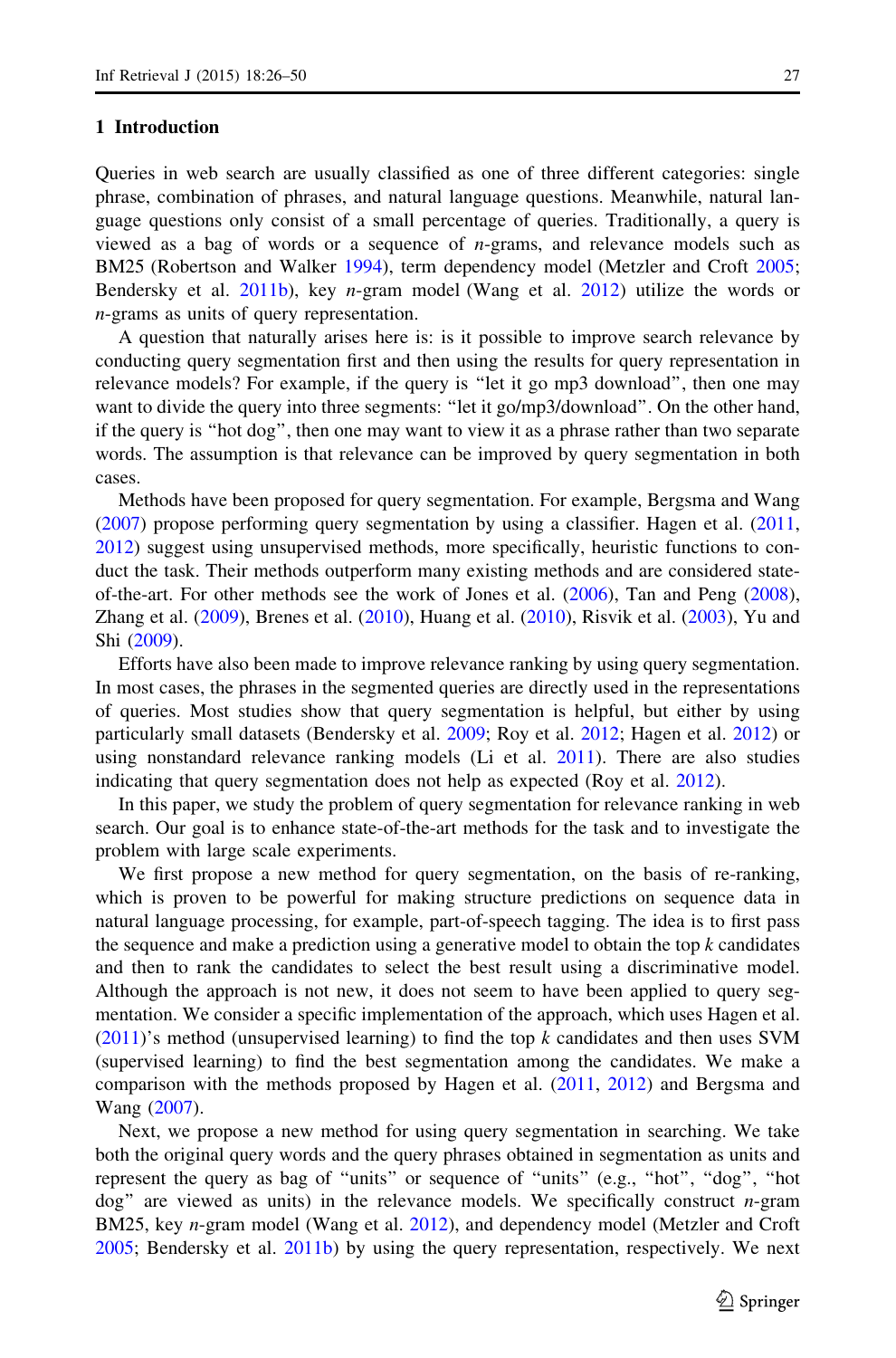<span id="page-2-0"></span>take the scores of the models as features of learning to rank and employ LambdaMART (Burges [2010\)](#page-24-0) to construct the final relevance ranking models, respectively. We make comparisons with methods in which the same models are employed but no query segmentation is carried out, as well as methods in which the same models are employed but only segmented query phrases are utilized (similar to some of previous work).

We make use of benchmark datasets from previous query segmentation work. The first dataset contains 500 queries with each one segmented by three annotators (Bergsma and Wang [2007\)](#page-24-0). The second dataset contains 4,850 queries with each one segmented by ten annotators (Hagen et al.  $2011$ ). We also use a large-scale dataset from a commercial web search engine for relevance ranking experiments. The dataset consists of 240,000 random queries, associated web pages (on average 43 pages for each query), and relevance judgments on the pages with respect to queries.

We have made several conclusions from the experimental results. (1) Our method of reranking in query segmentation works significantly better than state-of-the-art methods on two public benchmark datasets. (2) Our method of using query segmentation in relevance ranking can help improve search relevance in all three cases in which the relevance schemes are  $n$ -gram BM25, key  $n$ -gram model, and dependency model. The improvements in terms NDCG are statistically significant. (3) It is better to utilize both  $n$ -grams of original query words and n-grams of segmented query phrases in the relevance models. Our contributions are mostly empirical. The methods in  $(1)$  and  $(2)$  are novel to search, but they are not difficult to devise.

Our contribution in this paper includes (1) the proposal of a re-ranking approach to query segmentation and verification of its effectiveness, (2) the proposal of a method of using query segmentation and verification of its effectiveness, and (3) the confirmation of the effectiveness of query segmentation in web searching through large scale experiments.

The rest of the paper is organized as follows. Section 2 introduces related work. Section [3](#page-5-0) describes our method of query segmentation based on re-ranking. Section [4](#page-7-0) explains our method of using query segmentation in relevance ranking. Sections [5](#page-10-0) and [6](#page-12-0) present the experimental results on query segmentation as well as relevance ranking with query segmentation. Section [7](#page-22-0) concludes the paper.

### 2 Related work

#### 2.1 Query segmentation

One of the earliest works on query segmentation is by Risvik et al. ([2003](#page-24-0)). They assume that a segment in a query should satisfy two conditions: it frequently occurs in different sources and has a high level of mutual information (MI) between words within the segment. They calculate the likelihood of a segment by using the product of MI within the segment and the frequency of the segment in a query log. Jones et al. ([2006\)](#page-24-0) also use mutual information to segment a query into phrases. They focus on two-word phrases and view as a phrase any two consecutive words for which the MI between them is above a threshold. Huang et al. ([2010](#page-24-0)) make use of a web scale language model to address long query segmentation. They use MI scores obtained from the language model to create a segmentation tree and find the best segmentation by pruning the tree. None of these methods is evaluated on a public dataset.

Bergsma and Wang ([2007\)](#page-24-0) have published the first benchmark dataset for research on query segmentation, referred to as Bergsma–Wang–Corpus (BWC). The dataset contains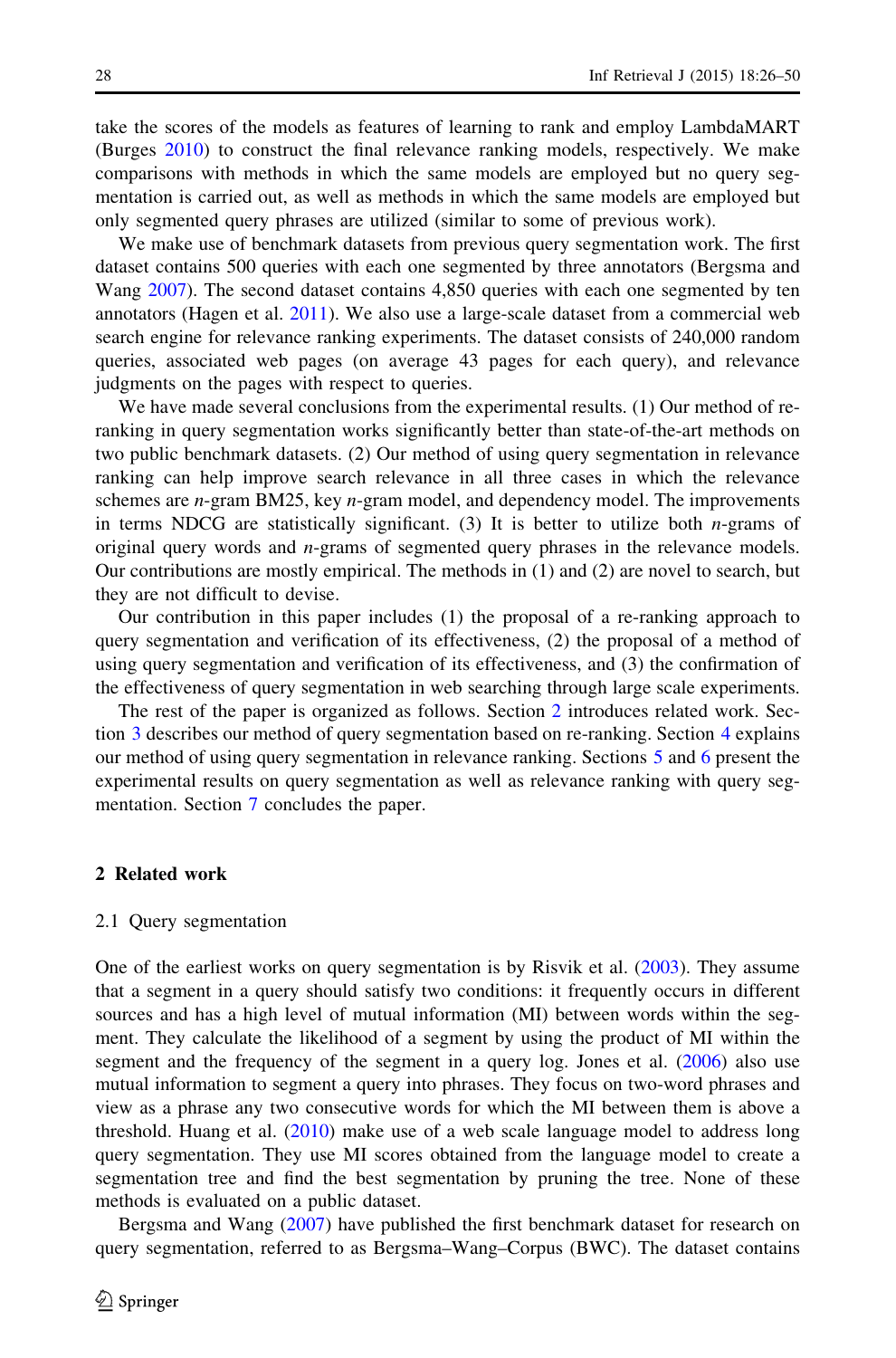500 queries and each query is segmented by three annotators. Furthermore, 500 labeled training queries and 500 labeled development queries are added for supervised learning approaches. The dataset is used in several previous works (Brenes et al. [2010](#page-24-0); Hagen et al. [2011,](#page-24-0) [2012](#page-24-0); Tan and Peng [2008](#page-24-0); Zhang et al. [2009](#page-24-0); Li et al. [2011](#page-24-0); Roy et al. [2012\)](#page-24-0). Hagen et al. ([2011\)](#page-24-0) have released a larger dataset referred to as Webis-QSec-10 (WQS) containing 4,850 queries. The queries are sampled from the AOL query log, with segmentations annotated by ten annotators.

Both supervised and unsupervised methods have been developed for query segmentation. Bergsma and Wang [\(2007](#page-24-0)) adopt a supervised method, which exploits a classifier using indicator features such as positions and POS tags, statistical features such as phrase frequencies on the web or in the query log and dependency features such as the frequency of two adjacent words. Yu and Shi [\(2009](#page-24-0)) employ a supervised method based on conditional random fields (CRF) for which the model is learned from query logs. Bendersky et al. ([2011a\)](#page-24-0) propose jointly performing query segmentation, capitalization, and POS tagging on the query by leveraging CRF. Hagen et al. [\(2011,](#page-24-0) [2012](#page-24-0)), Tan and Peng ([2008](#page-24-0)) and Zhang et al. [\(2009](#page-24-0)) exploit unsupervised methods, which employ heuristic functions and do not need model training. Hagen et al. and  $Tan$  et al. make use of web  $n$ -grams from a large web corpus and titles of Wikipedia articles. Zhang et al. compute segment scores from the eigenvalues of the correlation matrix with regard to the given query.

The advantage of the supervised approach is that it may achieve higher accuracy in segmentation, while its disadvantage is that labeled data is needed for training the model. On the other hand, the unsupervised approach might be less powerful, but it has lower development cost.

Hagen et al. ([2011,](#page-24-0) [2012](#page-24-0)) report that their two methods outperform the existing unsupervised and supervised methods on the two public datasets BWC and Webis-QSec-10- Corpus. We take their two methods as baselines in this paper.

#### 2.2 Relevance ranking

Relevance ranking is one of the key problems in web searching. Given a query, documents containing the query words are retrieved, each document is assigned a score by the relevance model and the documents are sorted on the basis of their scores. The relevance score of a document represents the relevance degree of the document with respect to the query. Traditionally, the relevance ranking model is manually created, with a few parameters to be tuned. For example, BM25 (Robertson and Walker [1994\)](#page-24-0), Language Model for IR (Lafferty and Zhai [2001](#page-24-0); Ponte and Croft [1998\)](#page-24-0), and term dependency model (Metzler and Croft [2005;](#page-24-0) Bendersky et al. [2010,](#page-23-0) [2011b\)](#page-24-0) are considered state-of-the-art schemes.

In the methods described above,  $n$ -gram (e.g., unigram, bigram, and trigram) is usually used as a unit for calculating the relevance between query and document. In fact, the query and document can be represented as two  $n$ -gram vectors, and the relevance between them can be calculated as the similarity between the two vectors (e.g., cosine similarity) (Xu et al. [2010\)](#page-24-0). Intuitively, if the n-grams of the query occur more frequently in the document, then it is more likely that the document is relevant to the query. Methods have also been proposed to enhance relevance by conducting better  $n$ -gram based query document matching. For example, Wang et al.  $(2012)$  $(2012)$  propose a method to extract key *n*-grams from the document (webpage) and then utilize the extracted key  $n$ -grams to augment query document matching.

In web searching, the title, anchor texts, URL, body and associated queries of a web page can be used as multiple fields (pseudo texts) of the page in calculation of the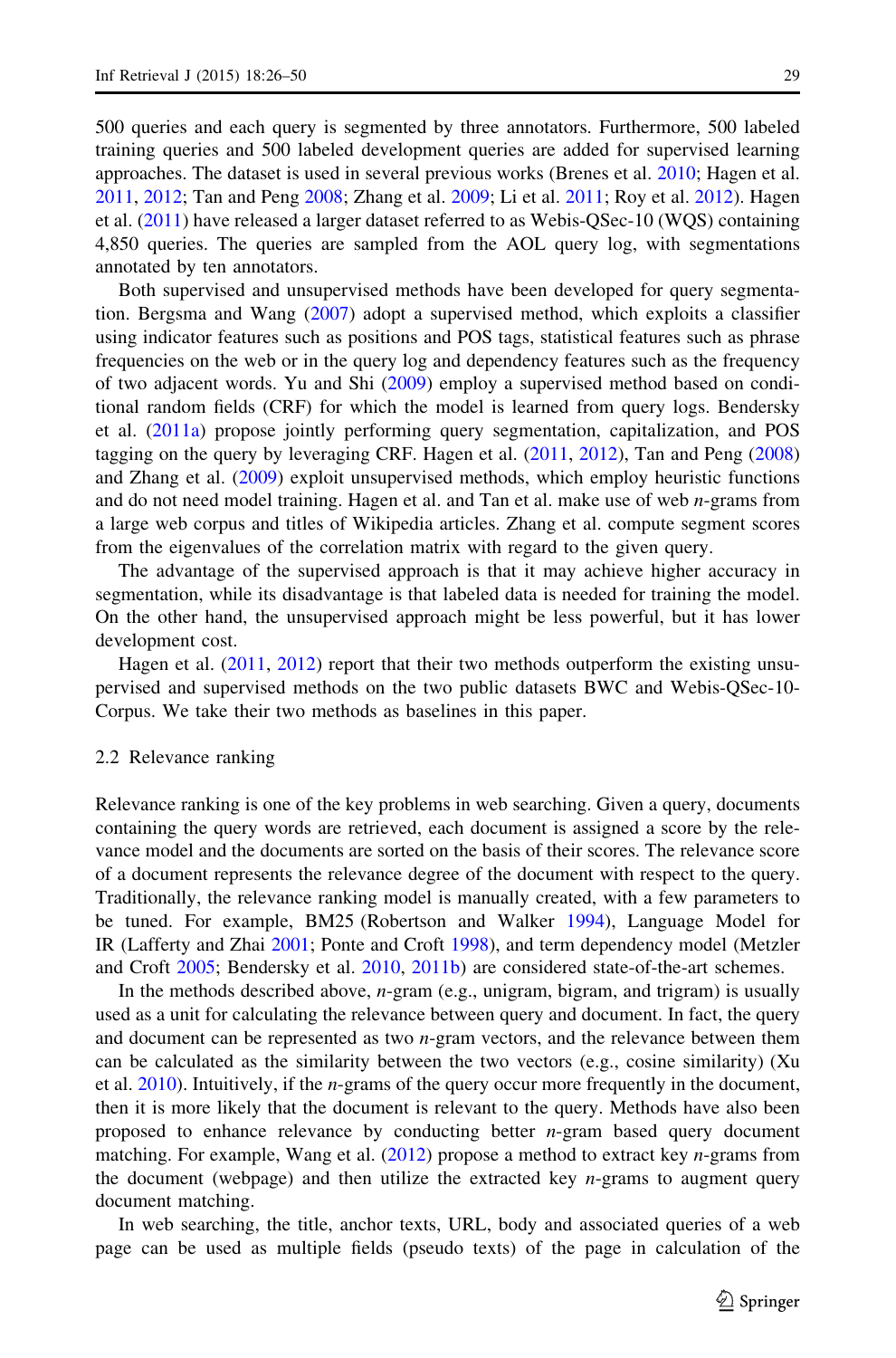relevance score (Ogilvie and Callan [2003;](#page-24-0) Robertson et al. [2004](#page-24-0); Wang et al. [2012](#page-24-0)). Title, URL and body are from the web page itself and reflect the author's view on the page. Anchor texts are from other pages and represent other authors' view on the page. Associated queries are from searchers and represent searchers' view on the page. Ogilvie and Callan ([2003\)](#page-24-0) suggest linearly combining language models in different fields and making use of the combined model in searches. Robertson et al. ([2004\)](#page-24-0) propose BM25F, as extension of traditional BM25, to utilize information from all fields of a webpage in a single model. Wang et al. ([2012\)](#page-24-0) separately calculate the BM25 score for each field and then use the scores as features in the ranking model.

Supervised learning techniques, called learning to rank, have recently been proposed and have proven useful in the automatic combination of relevance models to create the final ranking list of documents with respect to query, particularly in web search (Li [2011a](#page-24-0), [b](#page-24-0); Liu [2011\)](#page-24-0). Among the learning to rank methods, the method of LambdaMART (Burges [2010\)](#page-24-0) is regarded as state-of-the-art.

# 2.3 Enhancing relevance ranking by query segmentation

Recently, the question of whether query segmentation can enhance relevance ranking has attracted researchers' interest. Several research groups have studied the problem (Bendersky et al. [2009;](#page-23-0) Hagen et al. [2012](#page-24-0); Roy et al. [2012;](#page-24-0) Li et al. [2011\)](#page-24-0). The conclusions from the investigations are not very consistent, however.

Bendersky et al. [\(2009](#page-23-0)) apply query segmentation into relevance ranking. Their goal is to investigate the effect of incorporating query segments into the dependency model based on Markov Random Fields (MRF) (Metzler and Croft [2005](#page-24-0)). They employ a linear model to combine the MRF scores of term matches, ordered segment matches and unordered segment matches. Their experiments on different TREC collections indicate that query segmentation can indeed enhance the performance of relevance ranking. Li et al. ([2011](#page-24-0)) have studied query segmentation in web search by exploiting click-through data. They incorporate query segments into a language model and employ the EM algorithm to estimate the parameters. Experiments demonstrate the effectiveness of their method. There is difference between our method and the methods of Bendersky et al. ([2009](#page-23-0)) and Li et al. ([2011\)](#page-24-0). Both the relevance ranking method and query segmentation method are supervised in our case, while their methods are all unsupervised.

Hagen et al. ([2012\)](#page-24-0) and Roy et al. ([2012\)](#page-24-0) have studied whether modifying queries by adding quotations of phrases into them can improve relevance ranking in a web search engine. Note that using quotations is nearly equivalent to utilizing segmented queries.<sup>1</sup> They submit the results of query segmentations by different methods to the search engine. Their results show that in most cases query segmentation can help generate better relevance ranking. However, it is sometimes better not to conduct query segmentation. They only treat the search engine as a black box and do not make use of the results of query segmentation inside the search engine.

In practice,  $\langle 1.12 \, \%$  queries include quotations (White and Morris [2007\)](#page-24-0).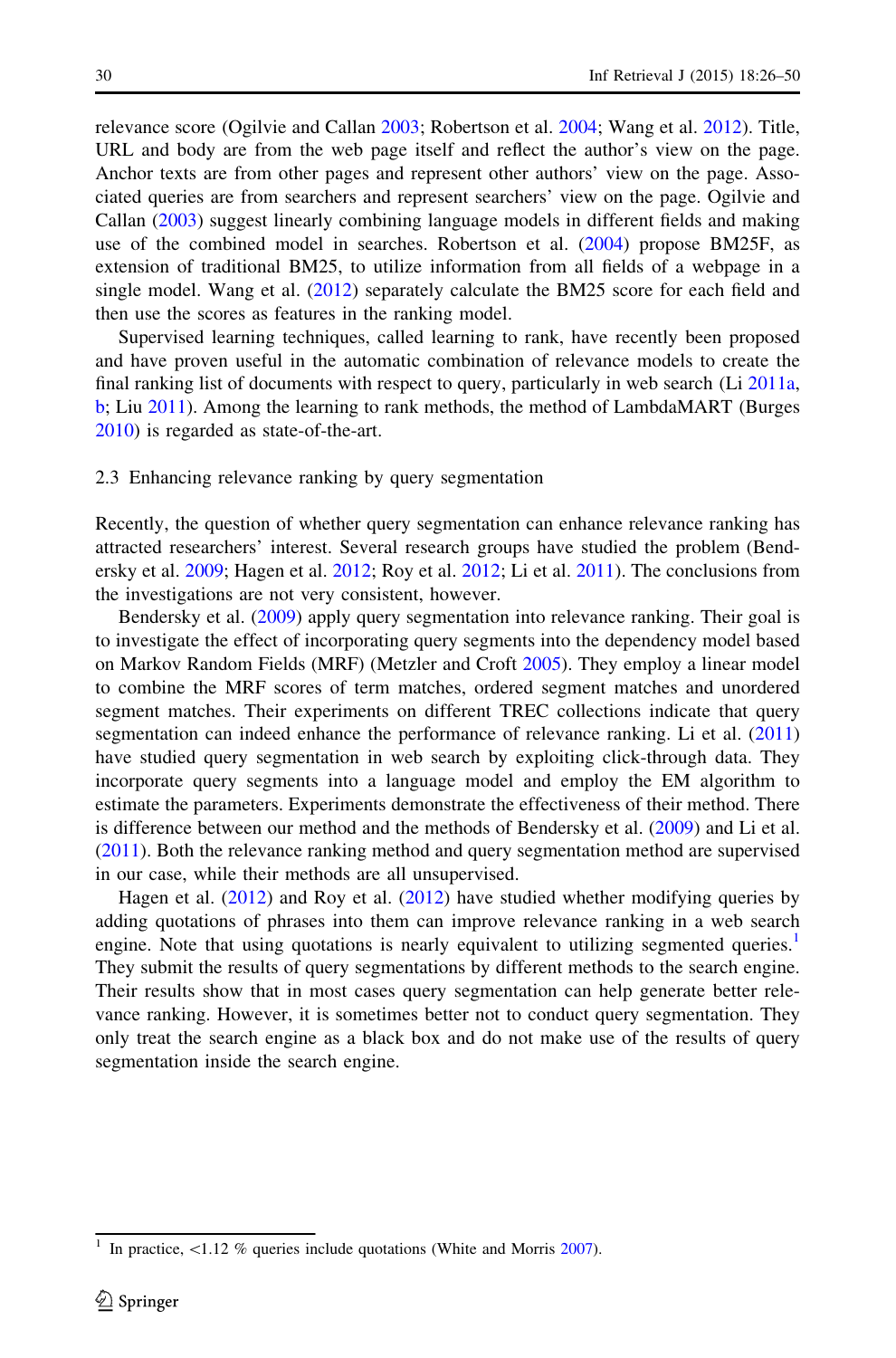### <span id="page-5-0"></span>3 Our method of query segmentation

# 3.1 Problem

Query segmentation separates the query into disjoint segments so that each segment roughly corresponds to a phrase (note that it is not necessary to be a phrase in a natural language). Given a query  $Q = w_1w_2, \ldots, w_n$  of length n where  $w_i$ ,  $i = 1, \ldots, n$  denotes a word. A segmentation of Q is represented as  $S = s_1 s_2 \dots s_m$  of length m where  $s_i$ ,  $i =$ 1, ...; m denotes a segment. There are  $2^{n-1}$  possible segmentations and  $(n^2 + n)/2$  possible segments for Q. Therefore, query segmentation is equivalent to selecting the best segmentation from among different possibilities given the query.

For convenience, we sometimes use breaks (boundaries between a pair of adjacent words) to represent a segmentation. A segmentation can also be represented as  $B =$  $b_1b_2,...,b_{(n-1)}$  of length  $n-1$  where  $b_i \in \{1,0\}, i = 1,..., n-1$  denotes a break, 1 stands for making the break, and 0 stands for not making the break. There are  $n - 1$  breaks for query  $Q$  of length  $n$ .

#### 3.2 Method

We take a two-stage re-ranking approach to query segmentation. The two-stage approach is widely used in other tasks in natural language processing. To the best of our knowledge, this is the first time it has been used for query segmentation. The basic idea of re-ranking is as follows. The generative approach is usually faster but less accurate in structure prediction (in our case segmentation). In contrast, the discriminative approach is slower but more accurate. The re-ranking approach tries to leverage the advantages of both, by first quickly finding the top k candidates with the generative approach and then reliably selecting the best result from the top  $k$  candidates with the discriminative approach.

In the first stage, we employ Hagen et al.  $(2011)'$  $(2011)'$ s unsupervised method of Wikipedia-Based Normalization (WBN) to find the top  $k$  candidate segmentations. Dynamic programming is applied to generate the top  $k$  segmentations with the highest scores, which reduces the time complexity from  $O(2^n)$  to  $O(n^2)$  where *n* denotes query length. In the second stage, we construct a feature vector for each candidate of segmentation, employ the supervised learning method of SVM to re-rank the candidates, and finally find the best segmentation as output. The time complexity of the second stage is  $O(kn)$ . Therefore, the time complexity of the overall process still remains as  $O(n^2)$ .

Given a segmentation, WBN assigns a weight to each segment and sums up all the weights as the score of the entire segmentation. We choose the segmentations with the highest  $k$  scores. The score of segmentation  $S$  is defined as follows:

$$
score(S) = \begin{cases} \sum_{s \in S, |s| \ge 2} weight(s) & \text{if weight}(s) > 0 \text{ for} \\ all s \in S \text{ and } |s| \ge 2 \\ -1 & \text{else.} \end{cases}
$$

where s is a segment and segments with length one are ignored. The weight of segment s is defined as below,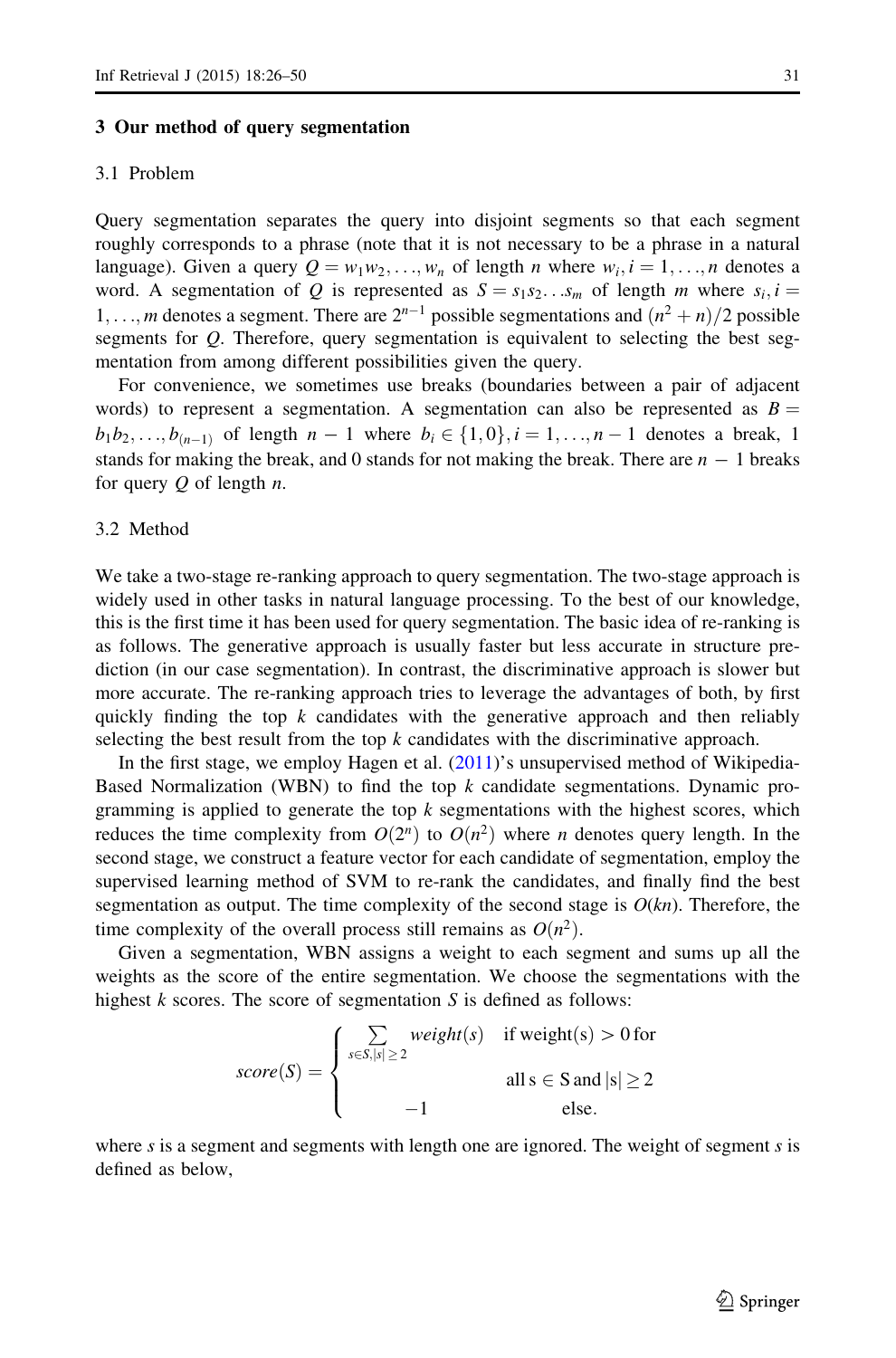$$
weight(s) = \begin{cases} |s|^2 + |s| \cdot \max_{t \in s, |t| = 2} freq(t) & \text{if } s \text{ isWikipedia} \\ & \text{title} \\ |s| \cdot freq(s) & \text{else.} \end{cases}
$$

where  $t$  denotes a substring of  $s$  and  $freq$  denotes the frequency of a string in the corpus. The frequency is obtained from the Microsoft Web NGram Service.<sup>2</sup>

There are also other methods that can achieve good results in query segmentation. For example, the methods described in Sect. [2.1](#page-2-0) can all be employed here in principle. We choose the WBN method in this paper, because it performs the best on the two public datasets.

We investigate the top ranked segmentations by the WBN method, and find that for a given query the probability of finding the ground truth appearing in the top six ranked segmentations is 94 %. Therefore, we only select the top six segmentations in our experiments. (See details in Sect. [5.1.4](#page-11-0))

We adopt SVM (Joachims [2002\)](#page-24-0) as the method to train the re-ranking model. We take the segmentations in the ground truth as positive examples, and the other segmentations among the top six segmentations as negative examples. Training data is then constructed, and Table [1](#page-7-0) gives an example. The re-ranking model is trained with the training data.

### 3.3 Features of re-ranking model

Table [2](#page-8-0) shows the features used in the re-ranking method. We cluster the features into four groups.

The first group of features are obtained from the WBN method described in Sect. [3.2](#page-5-0). They represent statistics of the results created by WBN. The use of the features can leverage the power of WBN. See the features with prefix ''Sgmt'' in Table [2](#page-8-0) .

The second group of features utilize MI, which has proven to be useful for query segmentation (Risvik et al. [2003](#page-24-0); Jones et al. [2006;](#page-24-0) Huang et al. [2010\)](#page-24-0). The assumption is that a good segmentation should have low MI values between segments and high MI values within a segment. See the features with prefix "MI" in Table [2](#page-8-0).

The third group of features represent the characteristics of segmentation. All the features are of the Boolean type. The features offer additional information for segmentation decisions, which may not be easily incorporated into the model of the first stage. See the features with prefix "Is" in Table [2.](#page-8-0)

We observe that the top candidate segmentations with the highest scores tend to be close to the ground truth. The fourth group of features consider the similarities between the current segmentation and the top segmentation. Suppose that the current segmentation is  $S(B=b_1b_2,...,b_{n-1})$  and the top segmentation is  $S^h(B^h=b_1^hb_2^h,...,b_{n-1}^h)$ . We measure the similarities between the two segmentations in several ways. See the features with prefix "Top" in Table [2.](#page-8-0)

We focus on the study of query segmentation in English in this paper. Our method can be directly applied to other word-segmented languages (e.g. French, German). Our method can also be applied to non-word-segmented languages (e.g. Chinese, Japanese, Korean), after word segmentation is conducted on queries and documents. This is also true for handling queries and documents in mixtures of languages. We leave the investigation on the problem to future work.

<sup>2</sup> [http://research.microsoft.com/en-us/collaboration/focus/cs/web-ngram.aspx.](http://research.microsoft.com/en-us/collaboration/focus/cs/web-ngram.aspx)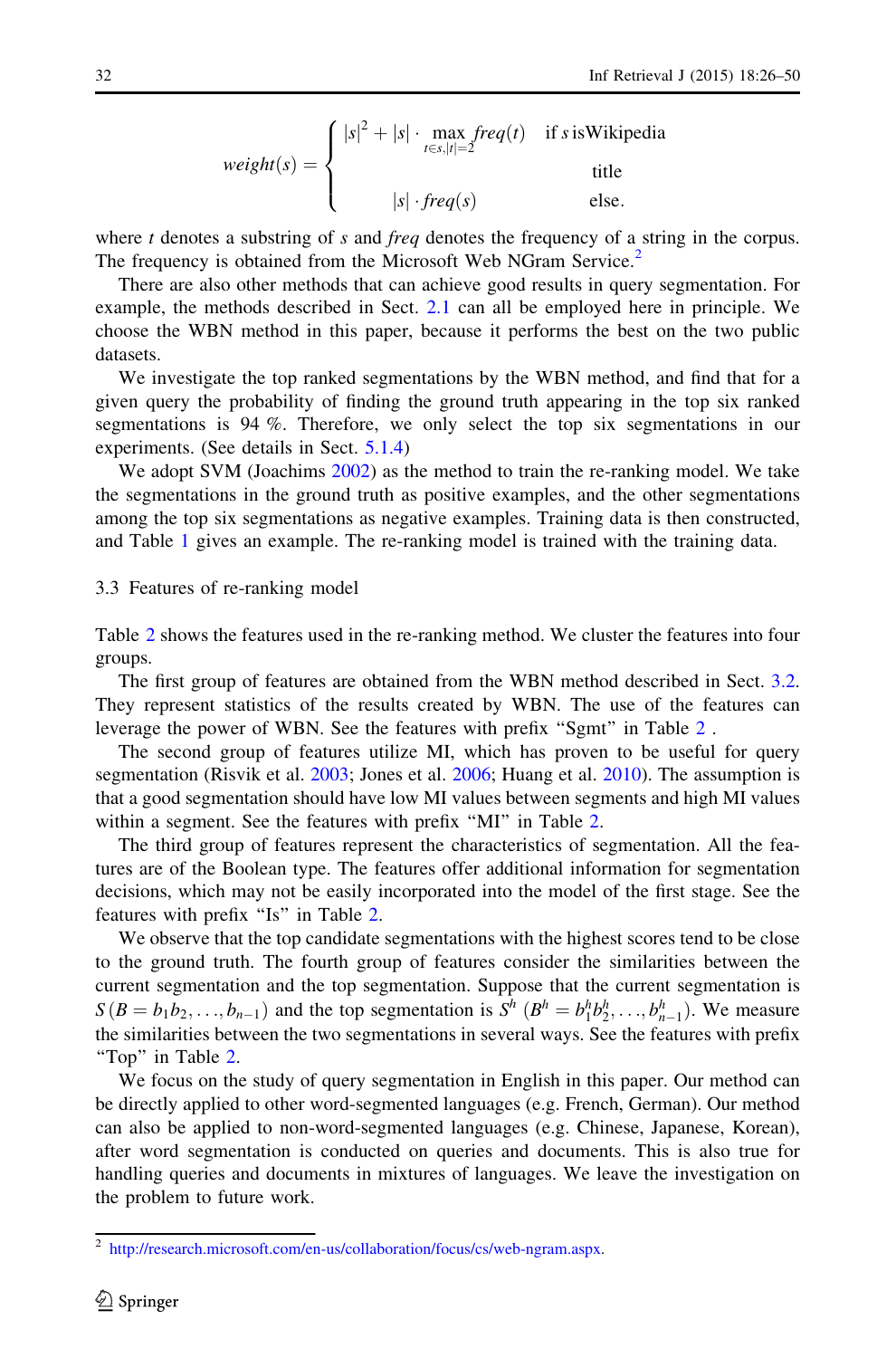<span id="page-7-0"></span>

| <b>Table 1</b> Examples of positive<br>instance and negative instances | No.            | Segmentation                | Human label | Label |
|------------------------------------------------------------------------|----------------|-----------------------------|-------------|-------|
|                                                                        |                | Beijing/seven eleven stores | $\times$    | -1    |
|                                                                        | 2              | Beijing/seven eleven/stores |             | $+1$  |
|                                                                        | 3              | Beijing seven eleven/stores | $\times$    | $-1$  |
| The segmentation consistent with<br>human label is regarded positive,  | $\overline{4}$ | Beijing seven/eleven stores | $\times$    | $-1$  |
|                                                                        | 5              | Beijing/seven/eleven stores | $\times$    | $-1$  |
| and the others are regarded as<br>negative                             | 6              | Beijing seven/eleven/stores | $\times$    | -1    |

# 4 Our method of relevance ranking

We propose a new method for employing query segmentation in relevance ranking. It seems to be new, as far as we know, although the idea is quite simple.

### 4.1 General principle

In principle, using segmented queries is useful for finding relevant information. For example, when the query is "china kong movies description", $3$  it is better to segment the query to ''china kong/movies/description'' and take ''china kong'' as a unit in the query representation. On the other hand, there is no guarantee that query segmentation can be performed perfectly, no matter which method is employed. It would also be necessary to retain the original query words in the query representation.

Our approach makes use of both query words and segmented query phrases as units of query representation and employs query representation in the relevance model. More specifically, given a query, our approach conducts segmentation on the query with a query segmentation method, which is described in Sect. [3](#page-5-0). It then builds two feature vectors to represent the query. The first vector is comprised of query words and the second vector is comprised of segmented query phrases. The two feature vectors are then utilized in the relevance model. If we do not use the second vector, then our approach degenerates to the approach of not using query segmentation. If we do not use the first vector, then our approach becomes equivalent to existing methods that only use segmented query phrases.

For example suppose the query is ''beijing seven eleven stores'' and it is segmented into "beijing", "seven eleven", "stores" by a segmentation method. Our approach uses "beijing", "seven", "eleven", "stores" to represent the first feature vector in which the corresponding elements are one and the other elements are zero. It further uses ''beijing'', ''seven eleven'', ''stores'' to represent the second feature vector in which the corresponding elements are one and the other elements are zero. This is for unigrams, and we can easily extend to bigrams and trigrams, as shown in Table [3.](#page-10-0) We can see that, with query segmentation, "seven eleven" appears as a unit in the phrase based  $n$ -grams, which can represent a concrete meaning. This is not the case for ''beijing seven'' and ''eleven stores'' in the word based  $n$ -grams.

<sup>&</sup>lt;sup>3</sup> China Kong is an American actor and a producer from the 1980s.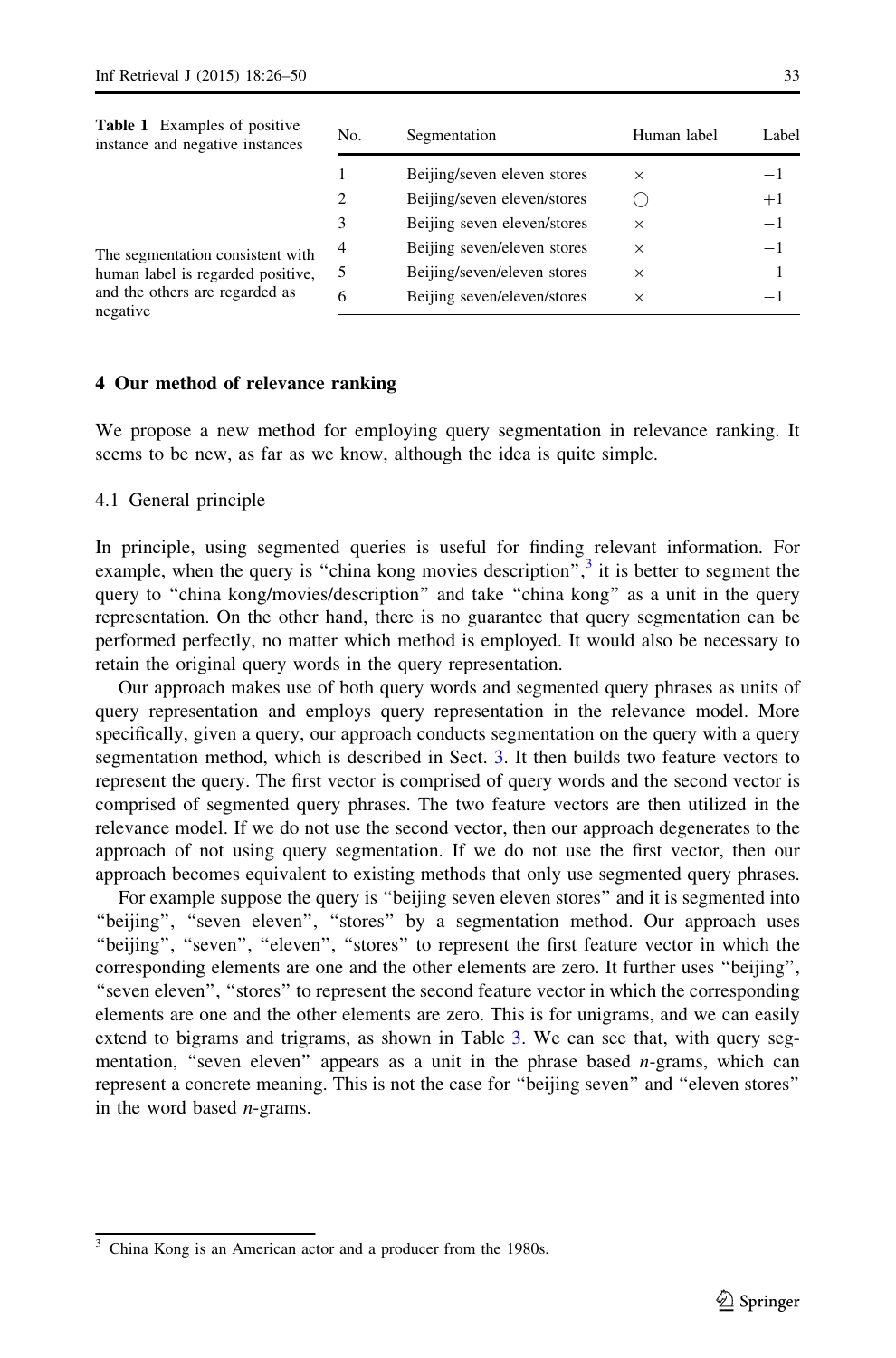<span id="page-8-0"></span>

|                         | Table 2 Features of re-ranking model for query segmentation                                                                                                                                                                                                                                                                    |
|-------------------------|--------------------------------------------------------------------------------------------------------------------------------------------------------------------------------------------------------------------------------------------------------------------------------------------------------------------------------|
| Feature                 | Description                                                                                                                                                                                                                                                                                                                    |
| Sgmt_score<br>Sgmt_rank | The score of segmentation<br>The rank of segmentation                                                                                                                                                                                                                                                                          |
| Sgmt_weight_on_len      | The sums of weights of segments in different lengths. There are six such features, corresponding to segment lengths of 1, 2, 3, 4, 5 and beyond                                                                                                                                                                                |
| Sgmt_first_weight       | eight of the first segment<br>The $w$                                                                                                                                                                                                                                                                                          |
| Sgmt_avg_weight         | The average weight of segments                                                                                                                                                                                                                                                                                                 |
| Sgmt_seg#               | The number of segments                                                                                                                                                                                                                                                                                                         |
| Sgmt_avg_seg_len        | The average length of segments                                                                                                                                                                                                                                                                                                 |
| Sgmt_max_wiki_seg_len   | The maximum length of segments which are Wikipedia titles                                                                                                                                                                                                                                                                      |
| Sgmt_one_word_seg#      | The number of one-word segments in segmentation                                                                                                                                                                                                                                                                                |
| MI_max_adj_seg          | The maximum value of mutual information of all adjacent segments. If the segmentation has only one segment, then this feature value equals<br>zero                                                                                                                                                                             |
| MI_max_adj_word         | The maximum value of mutual information of adjacent words. If the segmentation has only one segment, then this feature value equals zero                                                                                                                                                                                       |
| MI_min_adj_word_in_seg  | The minimum value of mutual information of the adjacent words in a segment. A segment with only one word is not considered here                                                                                                                                                                                                |
| Is_single_seg_word      | are words which tend to form a single word segment, such as "and", "vs". There are eighteen such words (and, vs, versus, compare, free,<br>online, download, search, play, lyric, song, music, mp3, movie, why, what, when, where). If one of them occurs, then the value of the<br>corresponding feature becomes one<br>There |
| $Is_{two_{word}}$       | first (or last) segment has two words, then the feature value becomes one<br>If the                                                                                                                                                                                                                                            |
| Is_cap                  | If there is a subsequence of words with their first letters capitalized, then the feature value becomes one                                                                                                                                                                                                                    |
| Is_multi_plus_ones      | segment is multi-word segment and the other segments consist of only one word in the segmentation, then the feature value becomes one<br>If one                                                                                                                                                                                |
| Top_split               | If splitting one segment in S <sup>o</sup> will make it equivalent to S, then the feature value is one. For <i>i</i> , $b_i = 1$ and $b_i^a = 0$ hold and for $j(j \neq i)$ , $b_j = b_j^b$<br>hold                                                                                                                            |
| Top_merge               | If merging two segments into one in S <sup>t</sup> will make it equivalent to S, then the feature value is one. For <i>i</i> , $b_1 = 0$ and $b_1^h = 1$ hold and for $j(j \neq i)$ ,<br>$b_j = b_j^h$ holds                                                                                                                   |
| Top_move                | If moving a break from one place to the other in $S^h$ will make it equivalent to S, then the feature value becomes one. For <i>i</i> , $b_1b_{i+1} = 01$ (or10) and<br>$b_i^{\dagger} b_{i+1}^{\dagger} = 10$ (or 01) hold and for $j(j \neq i, i + 1)$ , $b_j = b_j^{\dagger}$ holds                                         |
| Top_same_break#         | The number of identical breaks with the top segmentation                                                                                                                                                                                                                                                                       |
| Top_same_seg#           | The number of identical segments with the top segmentation                                                                                                                                                                                                                                                                     |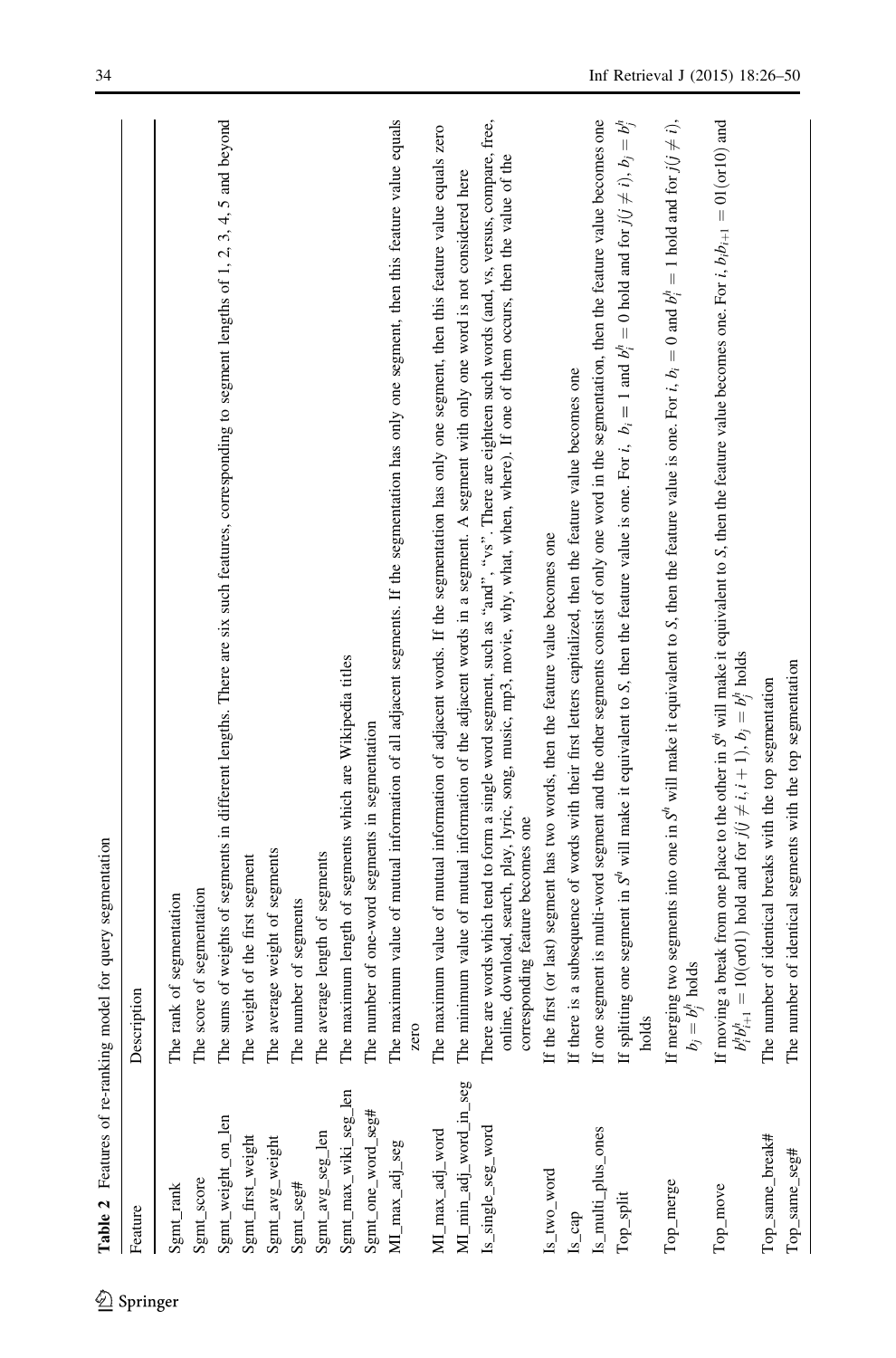#### 4.2 Method

We describe how to leverage query segmentation in relevance ranking, when the relevance scheme is  $n$ -gram BM25 (Robertson and Walker [1994\)](#page-24-0), key  $n$ -gram model (Wang et al. [2012\)](#page-24-0) and term dependency model (Bendersky et al. [2011b\)](#page-24-0), three state-of-the-art models, respectively.

In web searching, web pages (documents) are represented in several fields. We consider the use of the following fields: URL, title, body, meta-keywords, meta-description, anchor texts and associated queries in search log data. Each document is represented by its fields and is indexed in the search system. In search, BM25 model, key  $n$ -gram model or term dependency model is created for each field of document.

We utilize  $n$ -gram BM25 (simply referred to as NBM25), which is a natural extension of the traditional BM25 based on unigrams. Given the query representation described above as well as the document representation in the index, we calculate the  $n$ -gram BM25 score for each field of the document with respect to each feature vector of the query. Therefore, each field has six BM25 scores calculated based on word-based unigrams, word based bigrams, word based trigrams, phrase based unigrams, phase based bigrams, and phrase based trigrams, respectively. To calculate a BM25 score we need to use the term frequencies of  $n$ -grams, document frequencies of  $n$ -grams, number of documents, and document length. The first three numbers can be easily obtained, but the last one can only be estimated since the document is not segmented. We use the  $n$ -gram document length (Wang et al. [2012\)](#page-24-0) to approximate the document length. Finally, we employ LambdaMART (Burges [2010\)](#page-24-0) to automatically construct the ranking model with all the n-gram BM25 scores of all the fields as features. Since there are seven fields and each field has six BM25 features, there are in total forty-two features in the ranking model.

When exploiting the key *n*-gram scheme (KN), we extract key unigrams, bigrams, and trigrams from the body of the web page and create an additional field with all the extracted key *n*-grams combined together, in the same way as in Wang et al.  $(2012)$  $(2012)$ . We then calculate the  $n$ -gram BM25 scores for all the fields including the key  $n$ -gram field, similar to the n-gram BM25 model above. We employ LambdaMART (Burges [2010\)](#page-24-0) to automatically build the final ranking model with all the  $n$ -gram BM25 scores of all the fields as features, as proposed by Wang et al. [\(2012](#page-24-0)). There are a total of forty-eight features.

For the term dependency scheme (DM), we only make use of unigrams and bigrams in query representation, following the practice in Bendersky et al. [\(2011b\)](#page-24-0). Each unigram or bigram has seven weights calculated by using other data sources such as web  $n$ -gram, query log, and Wikipedia. Each unigram is assigned a normalized frequency in a field of the document, and each bigram is assigned with the normalized frequency of its consecutive occurrences in a field of the document and the normalized frequency of its inconsecutive occurrences within a window of size eight in a field of the document. The product of weight and normalized frequency of a unigram or bigram is calculated. The sums of weighed normalized frequencies are calculated over the unigrams and bigrams and they are taken as features of unigrams and bigrams, respectively. Since there are seven weights and three normalized frequencies, there are twenty-one features for each field (URL, title, body, meta-keywords, meta-description, anchor texts and associated queries) and each query vector (query word based and query phase based). We again employ LambdaMART (Burges [2010\)](#page-24-0) to automatically construct the final ranking model, which is similar to the coordinate descent method utilized by Bendersky et al. [\(2011b\)](#page-24-0). In total, there are 294 features in the model.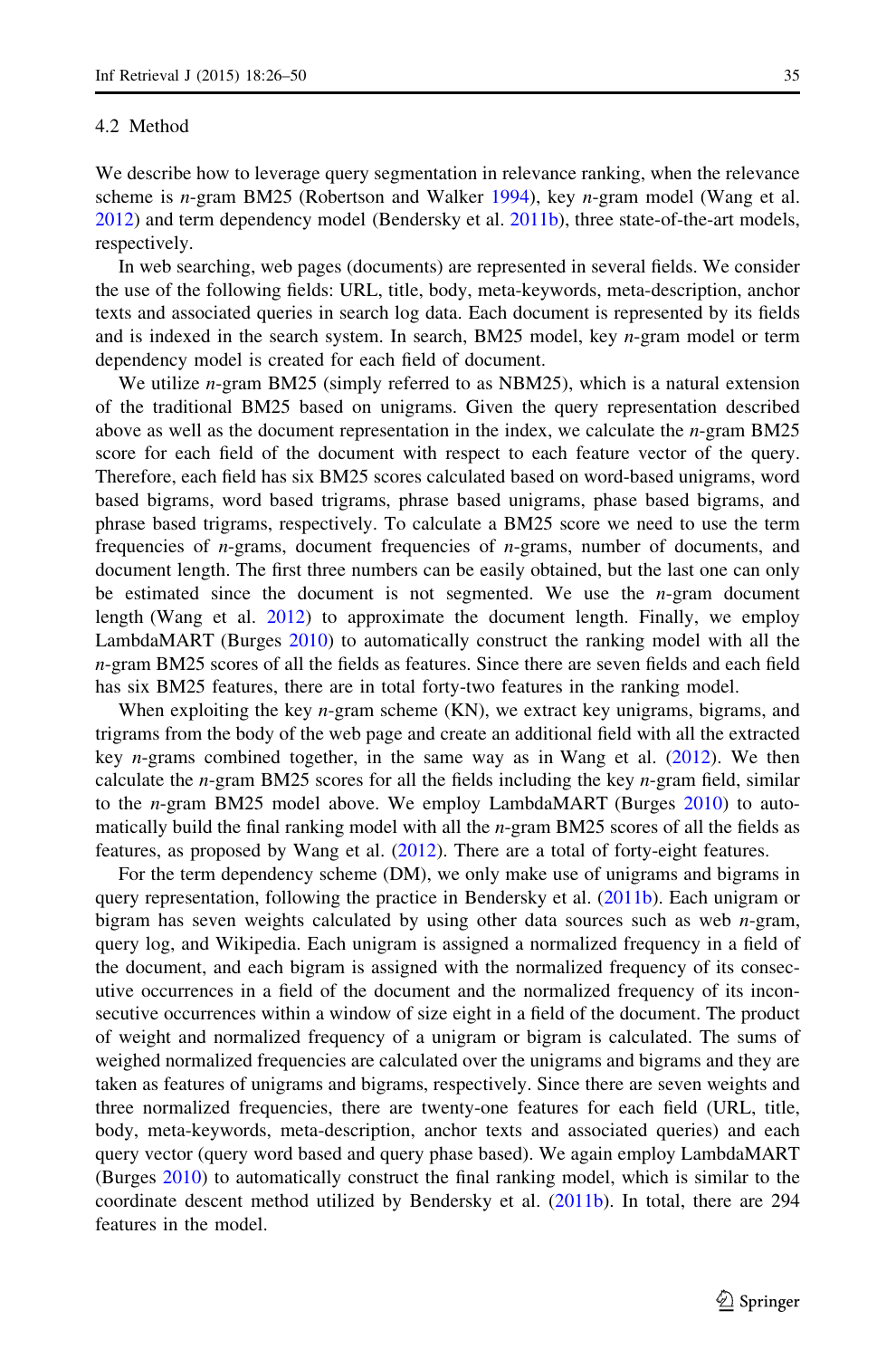|                              | Original query<br>Beijing seven eleven stores<br>Word based $n$ -grams                                                    | Query segmentation<br>Bejing/seven eleven/stores<br>Phrase based $n$ -grams                               |
|------------------------------|---------------------------------------------------------------------------------------------------------------------------|-----------------------------------------------------------------------------------------------------------|
| Unigram<br>Bigram<br>Trigram | Beijing, seven, eleven, stores<br>Beijing seven, seven eleven, eleven stores<br>Beijing seven eleven, seven eleven stores | Beijing, seven eleven, stores<br>Beijing seven eleven, seven eleven stores<br>Beijing seven eleven stores |
|                              |                                                                                                                           |                                                                                                           |

#### <span id="page-10-0"></span>Table 3 Example of query representation

The time complexity of our method of relevance ranking is the same as the time complexity method of solely using the traditional relevance schemes of NBM25, KN and DM, because our method makes use of more features. How to improve the efficiency of the process is still an interesting topic for future research that we will not address at this time. Our method uses phrase based *n*-grams and thus one possibility is to collect the *n*-grams in advance and store them in a special index.

# 5 Experiments on query segmentation

In this section, we report the experimental results of query segmentation.

### 5.1 Experiment setup

# 5.1.1 Datasets

We use two public datasets in our experiments: BWC (Bergsma and Wang [2007\)](#page-24-0) and Webis-QSec-10 Corpus (WQS) (Hagen et al. [2011\)](#page-24-0). BWC consists of 500 queries sampled from the AOL query log dataset (Pass et al. [2006\)](#page-24-0). Each query has three segmentations labeled by three annotators. WQS consists of 4,850 queries randomly sampled from the AOL the query log dataset, and each query is labeled by ten annotators.

In BWC (500 queries), there are 220 queries (44 %) for which the three annotators have an agreement, and there are 454 queries (91 %) for which at least two of the three annotators have an agreement. In WQS  $(4,850$  queries), there are only 167 queries  $(3.4\%)$ for which all the ten annotators have an agreement, and there are 3769 queries (78 %) for which half of the annotators have an agreement.

Hagen et al. ([2012\)](#page-24-0) propose a break fusion method for determining the gold standard of a dataset labeled by multi labelers. We adopt the method, since it is reasonable and easy to implement. For each position between a pair of adjacent words, if at least half of the labelers insert a break, then the method also inserts a break.

Table [4](#page-12-0) shows the distributions of segments in different lengths of the two datasets, as well as the average segment lengths. Notice that BWC favors longer segments, while WQS favors shorter segments.

# 5.1.2 Evaluation measures

There are five widely used measures for evaluation of the performance of a query seg-mentation method (Hagen et al. [2011\)](#page-24-0): *segmentation accuracy* stands for the ratio of segmented queries exactly matching with the ground truth, *segment precision* stands for the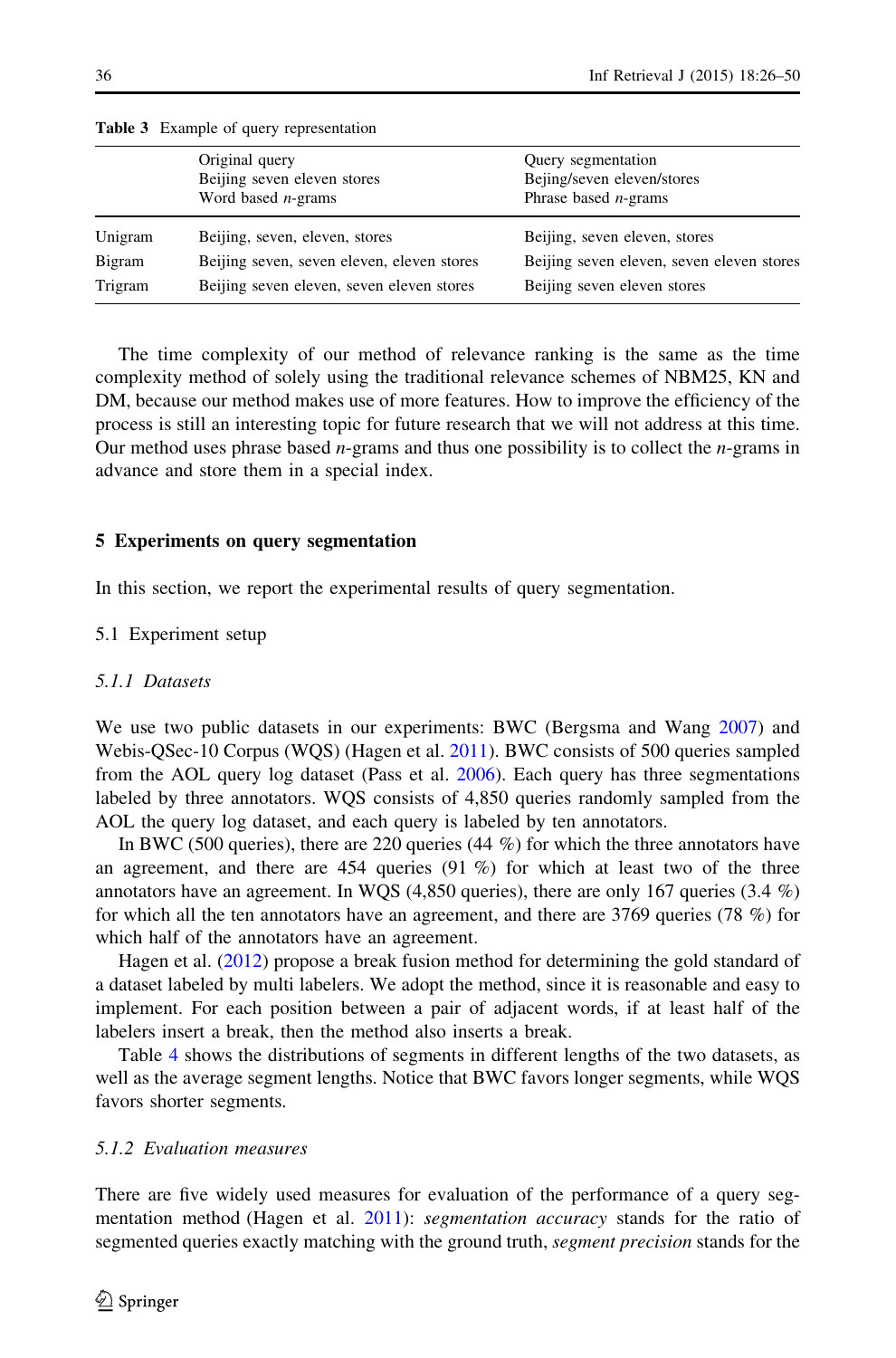<span id="page-11-0"></span>ratio of correct segments among all generated segments, *segment recall* stands for the ratio of correct segments among all segments in the ground truth, *segment F-Measure* stands for the harmonic mean of the former two measures and *break accuracy* stands for the ratio of correct breaks between two adjacent words.

# 5.1.3 Baselines

As baselines, we choose two methods by Hagen et al. and one method by Bergsma et al.: the WBN method (Hagen et al. [2011](#page-24-0)) (denoted as WBN), the Wikipedia-Title method (Hagen et al. [2012](#page-24-0)) (denoted as WT) and the Noun-Phrase method (Bergsma and Wang [2007\)](#page-24-0) (denoted as NP). WBN and WT have the best performances on the BWC and WQS datasets respectively. In our implementation, we use the Microsoft Web N-Gram Service<sup>4</sup> to calculate the web *n*-gram frequencies and query *n*-gram frequencies, use the Wikipedia database<sup>5</sup> to decide whether an *n*-gram matches a Wikipedia title, and use Stanford Parser<sup>6</sup> to collect part-of-speech information.

### 5.1.4 Parameter tuning

No parameter needs to be tuned in the unsupervised methods of WBN and WT. There are three parameters to be tuned in NP and four parameters to be tuned in our method.

Both the NP method and our method use SVM to train the model for query segmen-tation, and the tool we use is SVMLight (Joachims [2002\)](#page-24-0). There are three parameters  $\{c, j, j\}$  $b$ <sup>7</sup>. We set the range of c as {0.01, 0.02, 0.05, 0.1,..., 20, 50}, the range of j as {1, 1.5, 2, 2.5,..., 8}, and the range of b as  $\{1, 0\}$ . We conduct a four-fold cross validation to choose the best parameter settings for our method and NP with respect to the two datasets, while taking segmentation accuracy as evaluation measure. We find that the best settings for NP are  $\{0.1, 1, 0\}$  for BWC and  $\{0.05, 1, 1\}$  for WQS, and the best settings for our method are {2, 1, 1} for BWC and {20, 2, 0} for WQS.

There is one more parameter  $k$  for our method for selecting the top  $k$  segmentations. Table [5](#page-13-0) shows the probability of the correct segmentations appearing among the top k candidate segmentations by WBN. We can see that the probability reaches 0.94, when k is 6. Thus, we choose  $k = 6$  to make a good trade-off between accuracy and efficiency in our experiments.

# 5.2 Results and discussions

We compare the effectiveness of our method and the three baselines on query segmentation using the two datasets.

Table [6](#page-14-0) shows the results on the two datasets in terms of the five measures. The results of three baselines are comparable with those reported by Hagen et al. ([2012\)](#page-24-0). It is evident that our method of re-ranking outperforms the baselines of WBN and WT in terms of all

[http://research.microsoft.com/en-us/collaboration/focus/cs/web-ngram.aspx.](http://research.microsoft.com/en-us/collaboration/focus/cs/web-ngram.aspx)

<sup>5</sup> [http://en.wikipedia.org/wiki/Wikipedia:Database\\_download](http://en.wikipedia.org/wiki/Wikipedia:Database_download).

<sup>6</sup> <http://nlp.stanford.edu/software/tagger.shtml>.

 $\frac{7}{1}$  c: trade-off between training error and margin. j: cost-factor, by which training errors on positive examples outweight errors on negative examples. b: use biased hyperplane or not.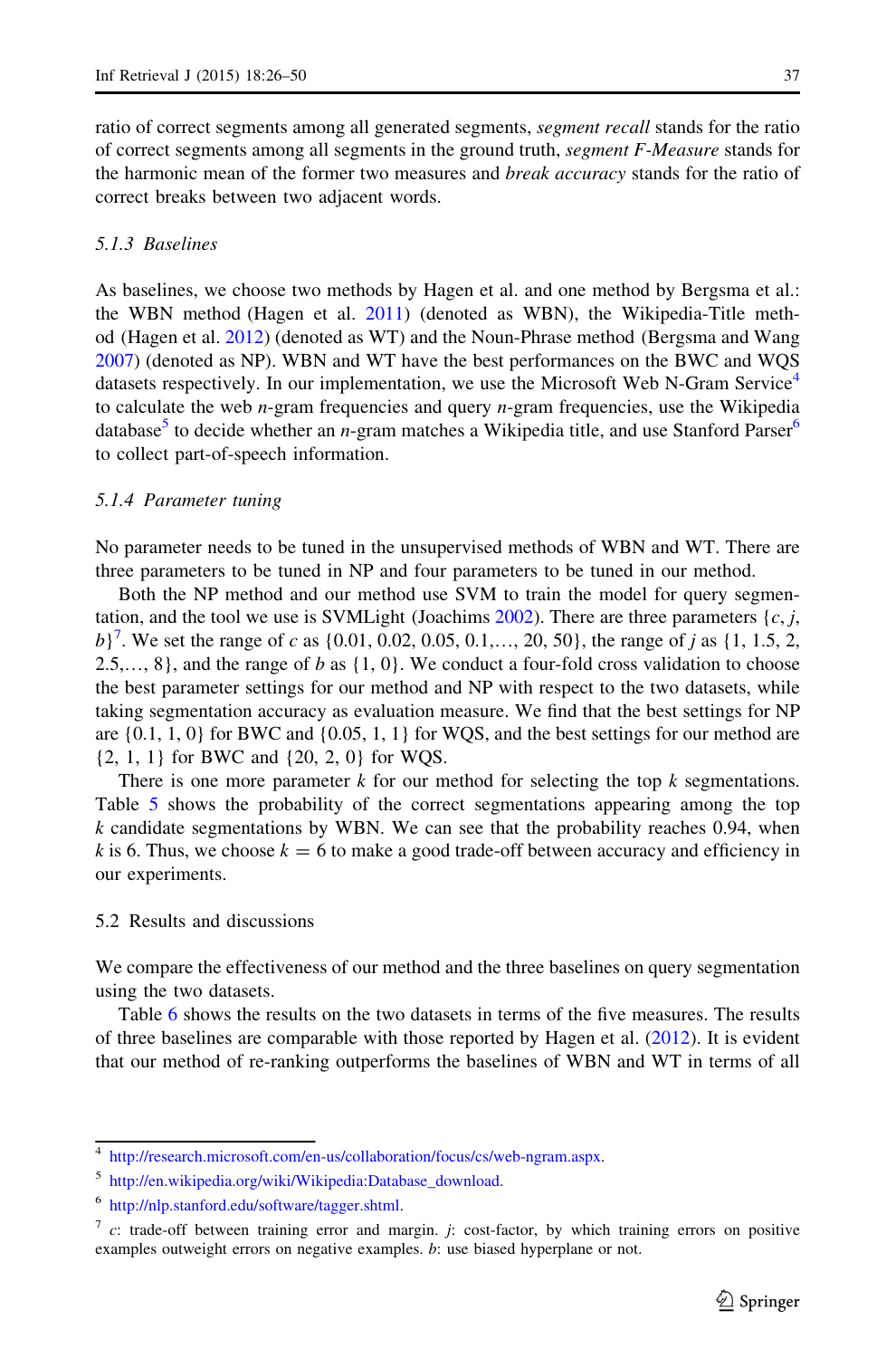<span id="page-12-0"></span>

| Dataset    |       | # of queries # of words per query | % of segment length |                  |        |            | # of words per segment |  |
|------------|-------|-----------------------------------|---------------------|------------------|--------|------------|------------------------|--|
|            |       |                                   |                     | $1 \t2 \t3 \t4+$ |        |            |                        |  |
| BWC        | 500   | 4.3                               | 32                  |                  | 55 9 4 |            | - 1.9                  |  |
| <b>WOS</b> | 4,850 | 4.1                               | 67                  |                  |        | 26 6 1 1.4 |                        |  |

Table 4 Distributions of segments in different lengths in two datasets

measures except segment recall,<sup>8</sup>, especially on the WQS dataset. All the improvements are statistically significant on two-sided sign-test  $p<0.01$ . The result demonstrates that our method is effective and can enhance the accuracy of query segmentation.

We examine the weights of the linear SVM model in our method, in which a higher weight indicates a more important contribution. First, the ''rank'' and ''score'' features have the highest weights, which can ensure that the re-ranking method has similar performances as WBN and WT. Besides, the features of ''weight on segment length'' also have high weights. The features can capture the tendencies of segment lengths in different datasets and thus can help improve the performances in different datasets. (Recall that in BWC and WQS segments with different lengths are preferred.)

In addition, our method of re-ranking can leverage information which WBN and WT cannot, such as MI. For example, for the query ''play disney channel games'', both WBN and WT treat ''disney channel games'' as a segment, since it is also a Wikipedia title. However, it seems that the user is searching for games on the Disney Channel instead of searching for the Wikipedia page. (In fact, there is a webpage entitled ''Games | Disney Channel'' which can perfectly meet the need.) Therefore, the annotators label the query as ''play/disney channel/games''. The feature of ''min MI of words in segment'' can help our method to effectively deal with the problem. The adjacent words ''channel games'' has a small MI value, indicating that they should be separated. This is the main reason that our method works better than the baselines.

# 6 Experiments on relevance ranking

In this section, we report the experimental results of relevance ranking using query segmentation.

# 6.1 Experiment setup

# 6.1.1 Dataset

We conduct experiments on relevance ranking using a large data set collected from a commercial search engine. The data set contains queries, documents, and relevance judgments.

The queries of all lengths are randomly sampled from the search log of the search engine. They include single word queries for which segmentation is actually not necessary. Special symbols in the queries are replaced with blank spaces. We leverage the index of the

<sup>&</sup>lt;sup>8</sup> This is because the NP method tends to generate shorter segments (Roy et al. [2012](#page-24-0)). while most human labeled segments are shorter than three words (See Table 4).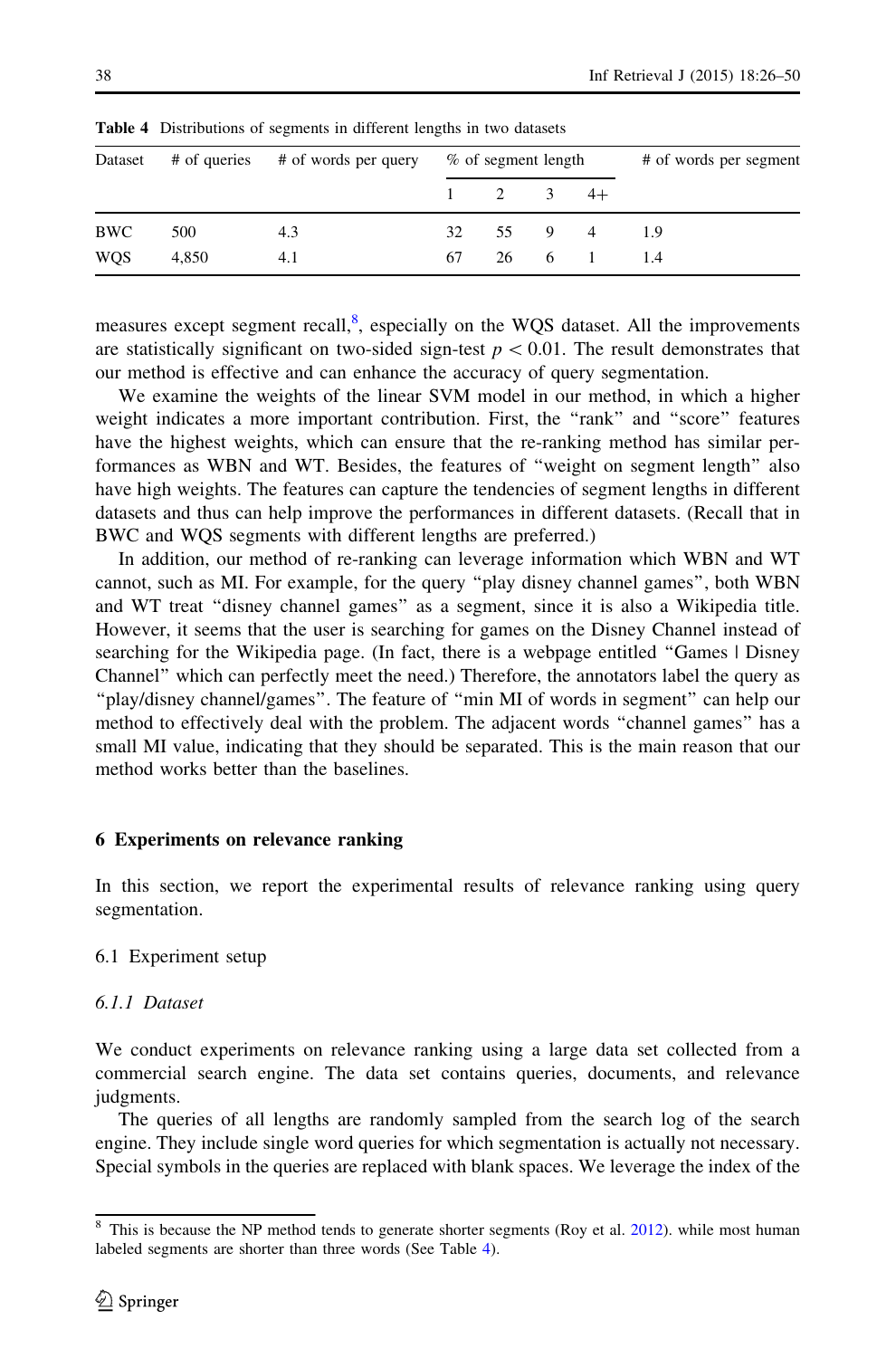| Top $N$ |      | ∸    | $\sim$ 3 | 4    | O    |      | 10   |
|---------|------|------|----------|------|------|------|------|
| Prob.   | 0.50 | 0.73 | 0.81     | 0.87 | 0.94 | 0.98 | 0.98 |

<span id="page-13-0"></span>**Table 5** The probability of correct segmentation appearing in the top  $k$  candidate segmentations by the method of WBN for the BWC dataset

search engine in our experiments, which indexes over 88 billion documents. The labeled documents are sampled from the top ranked search results of the commercial search engine. The relevance judgments are represented at five levels including ''Perfect(4)'', "Excellent(3)", " $Good(2)$ ", " $Fair(1)$ ", and " $Bad(0)$ ". The relevance judgment of each query-document pair is the average relevance score by three labelers.

The whole data set is split into five subsets: The Training data set is for learning, the Validation data set is for parameter tuning and Test1, Test2, Test3 data sets for evaluation. Training, Validation and Test3 are comprised of general queries (randomly sampled from the search log), associated documents and their relevance judgments. Test1 consists of head queries (randomly sampled from the search log and with high frequencies, i.e. at least five searches a week), associated documents, and their relevance judgments. Test2 consists of tail queries (randomly sampled from the search log and with low frequencies, i.e. less than five searches a week), associated documents, and their relevance judgments. The queries of the subsets do not have any overlap with each other. Statistics on the datasets are given in Table [7.](#page-15-0)

# 6.1.2 Evaluation measure

To evaluate the relevance performance of different ranking models, we calculate Nor-malized Discounted Cumulative Gain (NDCG) (Järvelin and Kekäläinen [2000\)](#page-24-0) at positions 1, 5 and 10.

## 6.1.3 Our method and baselines

We use seven fields of a web page (document): url, title, body, meta-keywords, metadescription, anchor texts, and associated queries in search log. In the key n-gram model, there is an additional key  $n$ -gram field.

We test the effectiveness of our method of using query segmentation in three relevance ranking schemes: BM25, key *n*-gram model and term dependency model.

1. n-gram BM25 model: n-gram BM25 is utilized, where n-gram includes unigram, bigram and trigram, denoted as NBM25. The  $n$ -gram BM25 scores are calculated separately on each field, and are regarded as individual features.

We compare the performances of BM25 and BM25F Robertson et al. ([2004\)](#page-24-0) based on unigrams in our experiment, and find that they are comparable with each other.<sup>9</sup> Therefore, we choose *n*-gram BM25 as our first baseline (Table [8\)](#page-17-0).

- 2. Key *n*-gram model: the key *n*-gram model of Wang et al.  $(2012)$  $(2012)$  is employed, where n-gram includes unigram, bigram, and trigram, denoted as KN.
- 3. Term dependency model: the term dependency model is employed similarly to the method of Bendersky et al. [\(2010](#page-23-0)), denoted as DM.

<sup>&</sup>lt;sup>9</sup> We tune the parameters of BM25 and BM25F on the Validation dataset, choose the best parameters and then test the performance on Test3 dataset.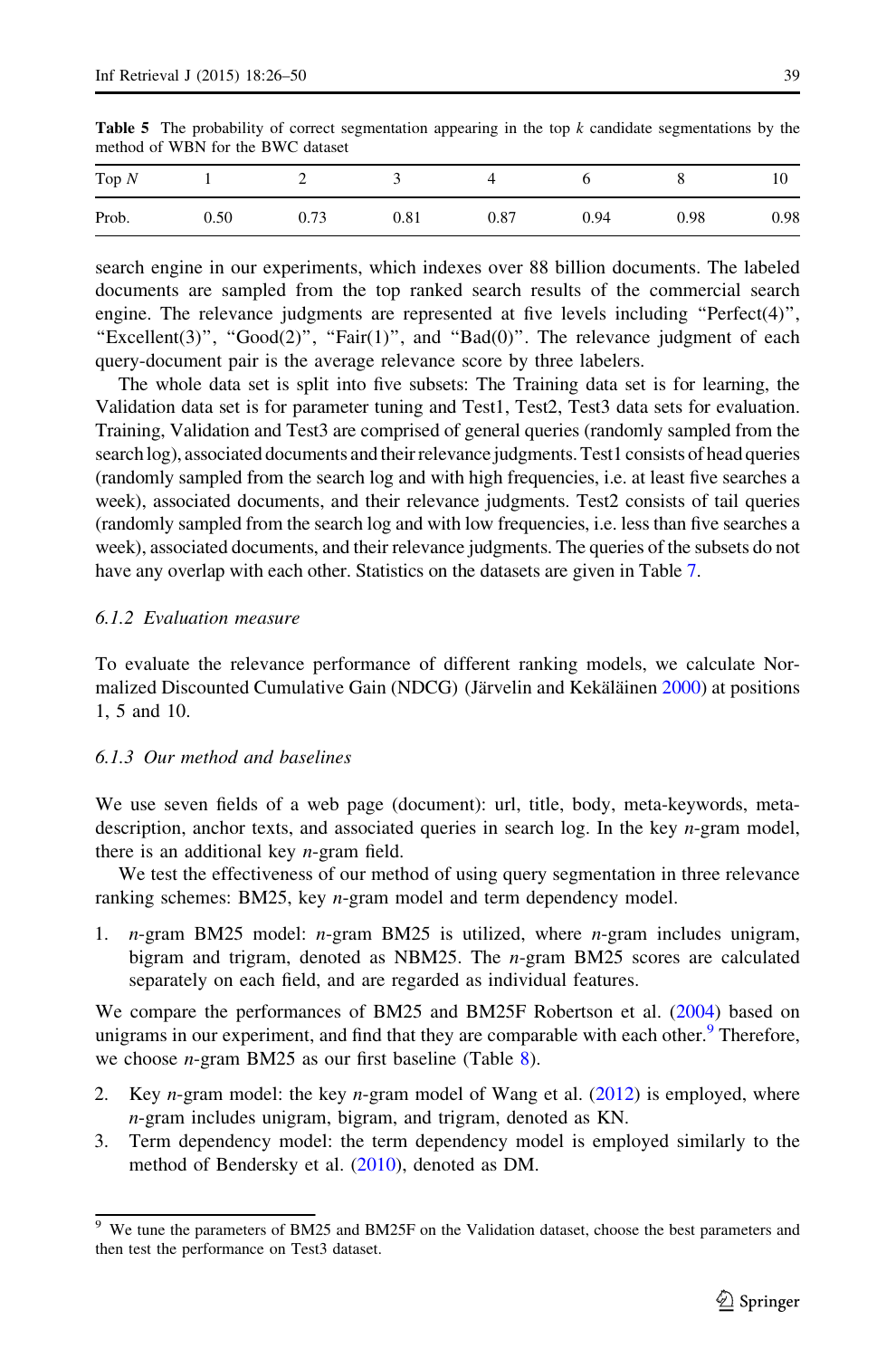<span id="page-14-0"></span>

| Table 6 Our method of re-<br>ranking consistently makes                                           | Corpus     | Performance measure | Algorithm |       |       |          |
|---------------------------------------------------------------------------------------------------|------------|---------------------|-----------|-------|-------|----------|
| improvements upon the baselines<br>on the BWC and WOS datasets in<br>terms of nearly all measures |            |                     | NP        | WT    | WBN   | Our      |
|                                                                                                   | <b>BWC</b> | Ouery acc           | 0.548     | 0.414 | 0.572 | $0.602*$ |
|                                                                                                   |            | Seg prec            | 0.651     | 0.538 | 0.692 | $0.715*$ |
| Bold: The highest performance in<br>terms of the measure<br>* Statistically significant           |            | Seg rec             | 0.742     | 0.658 | 0.664 | 0.700    |
|                                                                                                   |            | Seg F               | 0.694     | 0.592 | 0.677 | $0.707*$ |
|                                                                                                   |            | Break acc           | 0.834     | 0.762 | 0.830 | $0.848*$ |
|                                                                                                   | WQS        | Ouery acc           | 0.512     | 0.508 | 0.362 | $0.560*$ |
|                                                                                                   |            | Seg prec            | 0.666     | 0.680 | 0.561 | $0.710*$ |
|                                                                                                   |            | Seg rec             | 0.796     | 0.728 | 0.456 | 0.749    |
|                                                                                                   |            | Seg F               | 0.726     | 0.703 | 0.503 | 0.729    |
| improvement on all baselines<br>(two-sided sign-test, $p < 0.01$ )                                |            | Break acc           | 0.783     | 0.784 | 0.680 | $0.800*$ |

Six query segmentations methods are considered in our approach. (1) The NP method (Bergsma and Wang [2007](#page-24-0)) trained with the BWC dataset, (2) the NP method trained with the WQA dataset, (3) the WBN method (no training is needed), (4) the WT method (no training is needed), (5) our re-ranking method trained with the BWC dataset, and (6) our re-ranking method trained with the WQS dataset. They are denoted as NP@BWC, NP@WQS, WBN, WT, RR@BWC, and RR@WQS.

We consider three baselines: NBM25, KN, and DM, in which no query segmentation is employed. In other words, only query words are used in the relevance ranking schemes of BM25, key *n*-gram model, and term dependency model.

### 6.1.4 Parameter tuning

We use LambdaMART to train different gradient boosted trees as relevance ranking models. There are four parameters in LambdaMART:  $\{nt, nl, lr, mil\}$ , which stands for number of trees, number of leaves, learning rate, and minimum instances per leaf, respectively. We choose *nt* from  $\{10, 50, 100\}$ , *nl* from  $\{2, 4, 16\}$ , *lr* from  $\{0.1, 0.2, 0.3$ , 0.4}, and mil from {10, 50, 100} for each ranking model using the Validation data.

# 6.2 Main results

Table  $9^{10}$  $9^{10}$  shows the results in terms of NDCG on Test1 (head queries), Test2 (tail queries) and Test3 (random queries). We use the following notations. For example, NBM25- RR@BWC-WP means that the relevance scheme is n-gram BM25, the segmentation method is RR@BWC, and both query words and query phrases are utilized. NBM25-  $RR@WOS-WP$  means that the relevance scheme is *n*-gram BM25, the segmentation method is RR@WQS, and both query words and query phrases are utilized.

<sup>&</sup>lt;sup>10</sup> To save space we only report the results of relevance ranking in terms of NDCG@5 and NDCG@10. The results in terms of NDCG@1, etc have similar trends.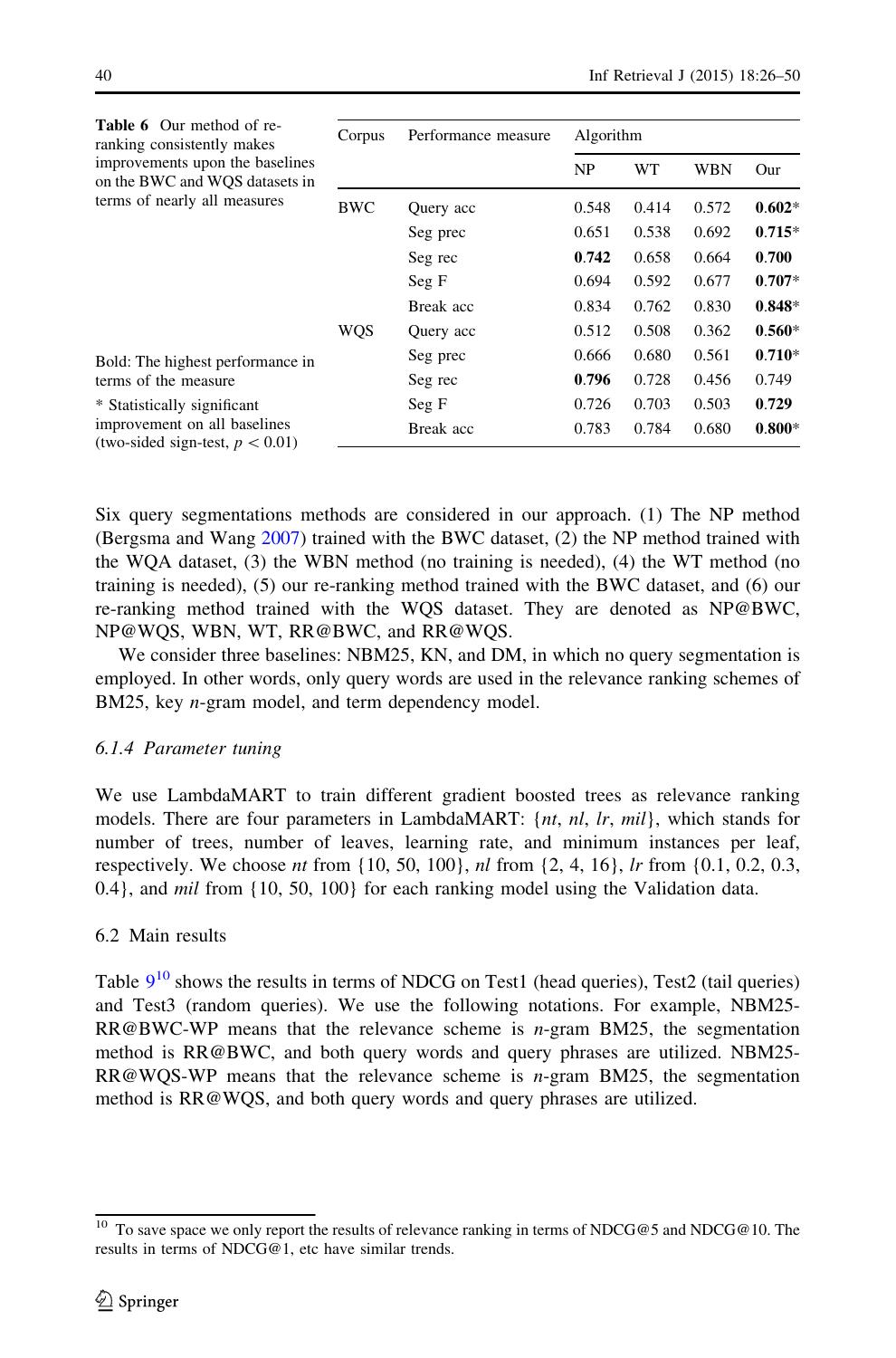<span id="page-15-0"></span>

| Table 7 Datasets in relevance ranking |                  |                                                                   |                              |                                          |                                                          |
|---------------------------------------|------------------|-------------------------------------------------------------------|------------------------------|------------------------------------------|----------------------------------------------------------|
| Data                                  | raining (random) | Validation (random)                                               | Test1 (head)                 | Test2 (tail)                             | Test3 (random)                                           |
| # of queries                          | 201,585          |                                                                   | 12,089                       | 10,490                                   | 10,959                                                   |
| # of words per query                  | 3.70             |                                                                   | 3.05                         | 4.49                                     |                                                          |
| # of labeled pages                    | 8,761,343        | 3,953<br>3.76<br>158,837<br>40.18<br>0.26<br>0.72<br>5.15<br>5.15 | $664,362$<br>$54.96$<br>0.33 |                                          | 3.70<br>453,155<br>41.35<br>0.25<br>0.70<br>5.32<br>5.32 |
| # of labeled pages per query          | 43.46            |                                                                   |                              |                                          |                                                          |
| # of perfect per query                | 0.24             |                                                                   |                              |                                          |                                                          |
| # of excellent per query              | 0.72             |                                                                   |                              |                                          |                                                          |
| # of good per query                   | 5.61             |                                                                   | 0.99<br>9.93                 | 283,956<br>27.07<br>0.12<br>0.54<br>4.14 |                                                          |
| # of fair per query                   | 12.71            |                                                                   | 20.89                        | 9.05                                     |                                                          |
| # of bad per query                    | 23.16            | 21.46                                                             | 22.82                        | 13.22                                    | 22.43                                                    |
|                                       |                  |                                                                   |                              |                                          |                                                          |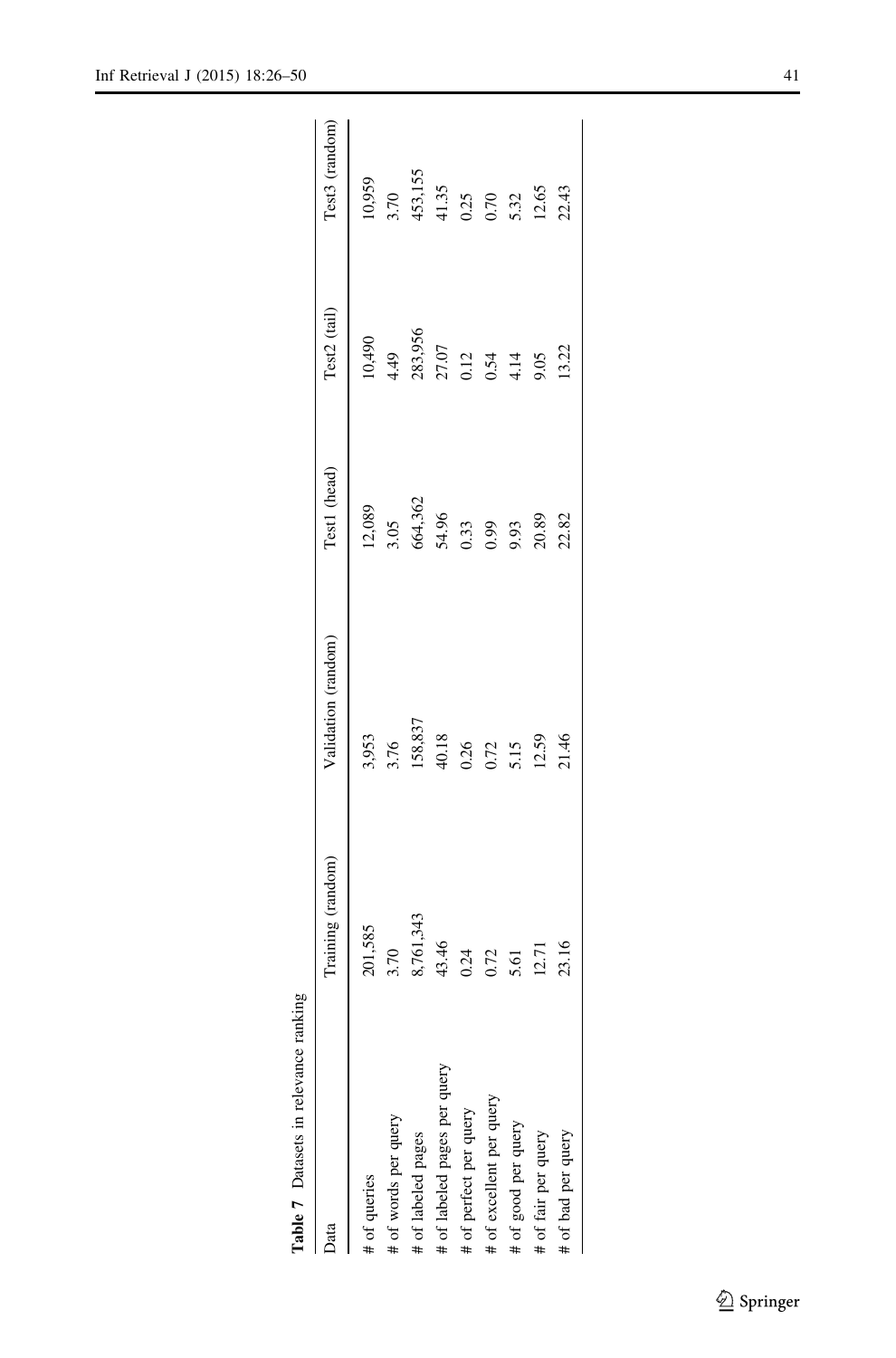# 6.2.1 Analysis of improvements of our approach

The experimental results show that the performance of all three schemes improves in terms of all measures when our approach is employed, with most of improvements being statistically significant by two-sided t test  $p<0.01$ , especially on Test1 and Test3. The results indicate that our approach of employing query segmentation is effective for relevance ranking.

We investigate the main reasons for the performance enhancement by our approach.

- 1. The longest n-gram in NBM25 and KN is trigram and that in DM is bigram. Thus, the models do not directly handle phrases longer than three words. For example, in the query "my heart will go on mp3 download", "my heart will go on" is a phrase, and is not taken as a whole by the three baseline models. In contrast, there is no length constraint in query segmentation, and the query can be segmented into ''my heart will go on/mp3/download''. Our approach based on query segmentation can properly use the segmentation in relevance ranking. This seems to be the main reason of the performance improvements by our approach.
- 2. The baseline models put equal weights on the  $n$ -grams of the same lengths. In fact, some n-grams should have higher weights because they are of more importance in queries. Query segmentation can help to reduce the impact of non-phrasal n-grams and enhance the impact of phrasal *n*-grams. For example, for query "beijing/seven eleven/ store'', segmentation can filter out non-phrasal bigrams ''beijing seven'' and ''seven stores'', which may have negative influence on relevance, and can retain phrasal bigrams such as ''seven eleven'', which may have positive influence on relevance.
- 3. In DM, usually only the dependencies between word bigrams are considered, although in principle more complicated dependencies can be modeled. Thus, it is difficult for DM to handle dependencies between phrases. In contrast, our approach based on query segmentation can cope with the problem, when there exist dependencies between phrases. For example, the dependency between phrases ''north korea'' and ''nuclear weapon" in the query of "north korea nuclear weapon in 2009" is useful for relevance ranking, and can be leveraged by our approach.
- 6.3 Analysis of improvements on different types of queries

We analyze the improvements on different types of queries from two perspectives: query frequency (head versus tail) and query length.

From Table [9](#page-17-0), we can observe that our method has larger improvements on Test1 (the set of head queries) than on Test2 (the set of tail queries). One of the most important data sources for query segmentation is web  $n$ -gram, and therefore it is more feasible to conduct accurate segmentation on high frequency queries (head queries) than on low frequency queries (tail queries). Moreover, for tail queries, usually there are less relevant documents and the space for making improvements is also smaller.

In addition, we analyze the improvements on queries with different lengths in Test3 (the set of random queries). We take NBM25-RR@BWC-WP and NBM25 as an example. We first calculate the improvement of NBM25-RR@BWC-WP over NBM25 in terms of NDCG for each query. We then calculate average NDCG improvement for each query length. Figure [1](#page-19-0) shows the result. From the figure we can see that shorter queries have larger improvements than longer queries, and queries of length three have the largest improvements. This result is in accordance with the result in Table [9](#page-17-0) that improvements on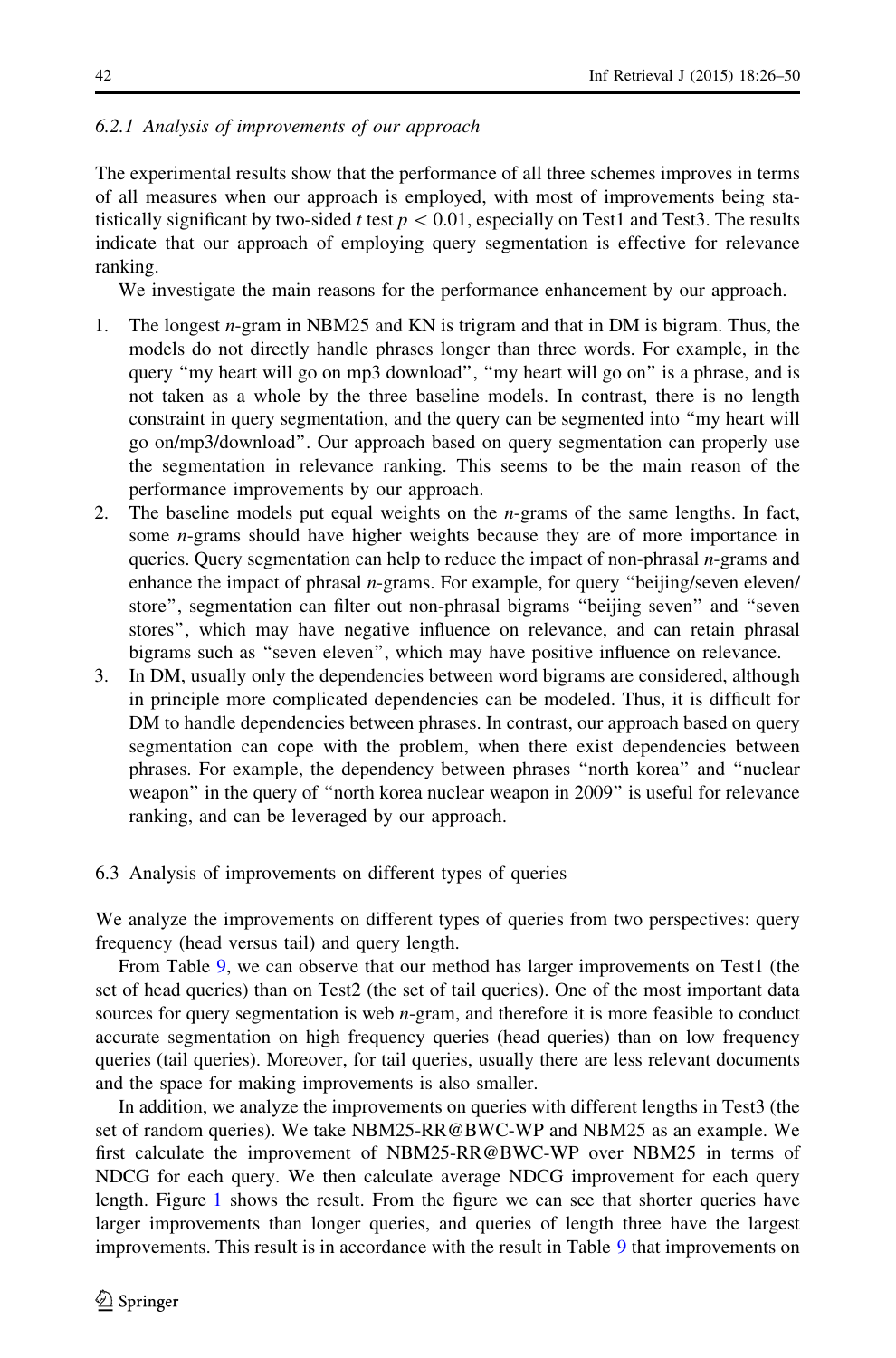<span id="page-17-0"></span>

| <b>Table 8</b> Comparison between<br>BM25 and BM25F based on un- |              | NDCG@5 | NDCG@10 |
|------------------------------------------------------------------|--------------|--------|---------|
| igrams on Test3 dataset                                          | <b>BM25</b>  | 0.4352 | 0.4602  |
|                                                                  | <b>BM25F</b> | 0.4340 | 0.4584  |

Table 9 The results on relevance ranking in three ranking schemes with six segmentation methods

|                              | Test1 (head) |           | Test <sub>2</sub> (tail) |           | Test3 (random) |           |
|------------------------------|--------------|-----------|--------------------------|-----------|----------------|-----------|
|                              | NDCG@5       | NDCG@10   | NDCG@5                   | NDCG@10   | NDCG@5         | NDCG@10   |
| NBM25 $(n\text{-gram BM25})$ | 0.5427       | 0.5662    | 0.3842                   | 0.4182    | 0.4466         | 0.4707    |
| NBM25-NP@WOS-WP              | 0.5447       | 0.5670    | 0.3842                   | 0.4183    | 0.4476         | 0.4712    |
| NBM25-NP@BWC-WP              | $0.5460*$    | 0.5700*   | 0.3862                   | 0.4184    | 0.4486         | 0.4720    |
| NBM25-WT-WP                  | $0.5464*$    | $0.5713*$ | 0.3854                   | 0.4203    | 0.4488         | 0.4721    |
| NBM25-WBN-WP                 | $0.5493*$    | $0.5762*$ | 0.3873                   | $0.4213*$ | $0.4506*$      | 0.4748*   |
| NBM25-RR@WOS-WP              | $0.5524*$    | $0.5775*$ | 0.3916*                  | $0.4239*$ | $0.4515*$      | 0.4748*   |
| NBM25-RR@BWC-WP              | $0.5582*$    | $0.5820*$ | $0.3921*$                | $0.4245*$ | $0.4522*$      | $0.4750*$ |
| KN                           | 0.5578       | 0.5838    | 0.4023                   | 0.4390    | 0.4687         | 0.4920    |
| KN-NP@WQS-WP                 | 0.5582       | 0.5844    | 0.4025                   | 0.4387    | 0.4707         | $0.4950*$ |
| KN-NP@BWC-WP                 | 0.5600*      | 0.5868*   | 0.4030                   | 0.4385    | 0.4712         | 0.4956*   |
| KN-WT-WP                     | 0.5709*      | 0.5974*   | $0.4067*$                | 0.4407    | 0.4804*        | 0.5029*   |
| <b>KN-WBN-WP</b>             | $0.5615*$    | $0.5695*$ | 0.4033                   | 0.4399    | $0.4774*$      | 0.4992*   |
| KN-RR@WQS-WP                 | $0.5633*$    | 0.5906*   | $0.4055*$                | 0.4399    | 0.4786*        | $0.5016*$ |
| KN-RR@BWC-WP                 | $0.5771*$    | $0.6039*$ | $0.4055*$                | 0.4407    | $0.4809*$      | $0.5037*$ |
| DM                           | 0.5771       | 0.6016    | 0.3782                   | 0.4125    | 0.4780         | 0.5007    |
| DM-NP@WQS-WP                 | 0.5801*      | $0.6056*$ | 0.3784                   | 0.4130    | 0.4791         | 0.5017    |
| DM-NP@BWC-WP                 | 0.5883*      | $0.6115*$ | 0.3795                   | 0.4145    | 0.4798         | $0.5031*$ |
| DM-WT-WP                     | 0.5916*      | $0.6162*$ | 0.3800                   | 0.4139    | 0.4862*        | 0.5069*   |
| DM-WBN-WP                    | $0.5913*$    | $0.6174*$ | 0.3804                   | 0.4135    | 0.4876*        | $0.5074*$ |
| DM-RR@WQS-WP                 | 0.5969*      | $0.6201*$ | 0.3816*                  | 0.4141    | 0.4889*        | 0.5090*   |
| DM-RR@BWC-WP                 | $0.6014*$    | $0.6254*$ | $0.3828*$                | $0.4173*$ | $0.4898*$      | $0.5104*$ |

Bold: The highest performance for the scheme on the dataset

\* Statistically significant improvement on baseline (two sided t test,  $p < 0.01$ )

head queries are larger than tail queries, because head queries tend to be short and tail queries tend to be long.

6.4 Comparison with using only segmented query phrases

Our method makes use of both query words and query phrases (i.e., it creates two query vectors). This is also one of the major differences between our method and existing methods.

In this section, we make comparisons between our method and the alternative method which only uses segmented query phrases, again in the three schemes.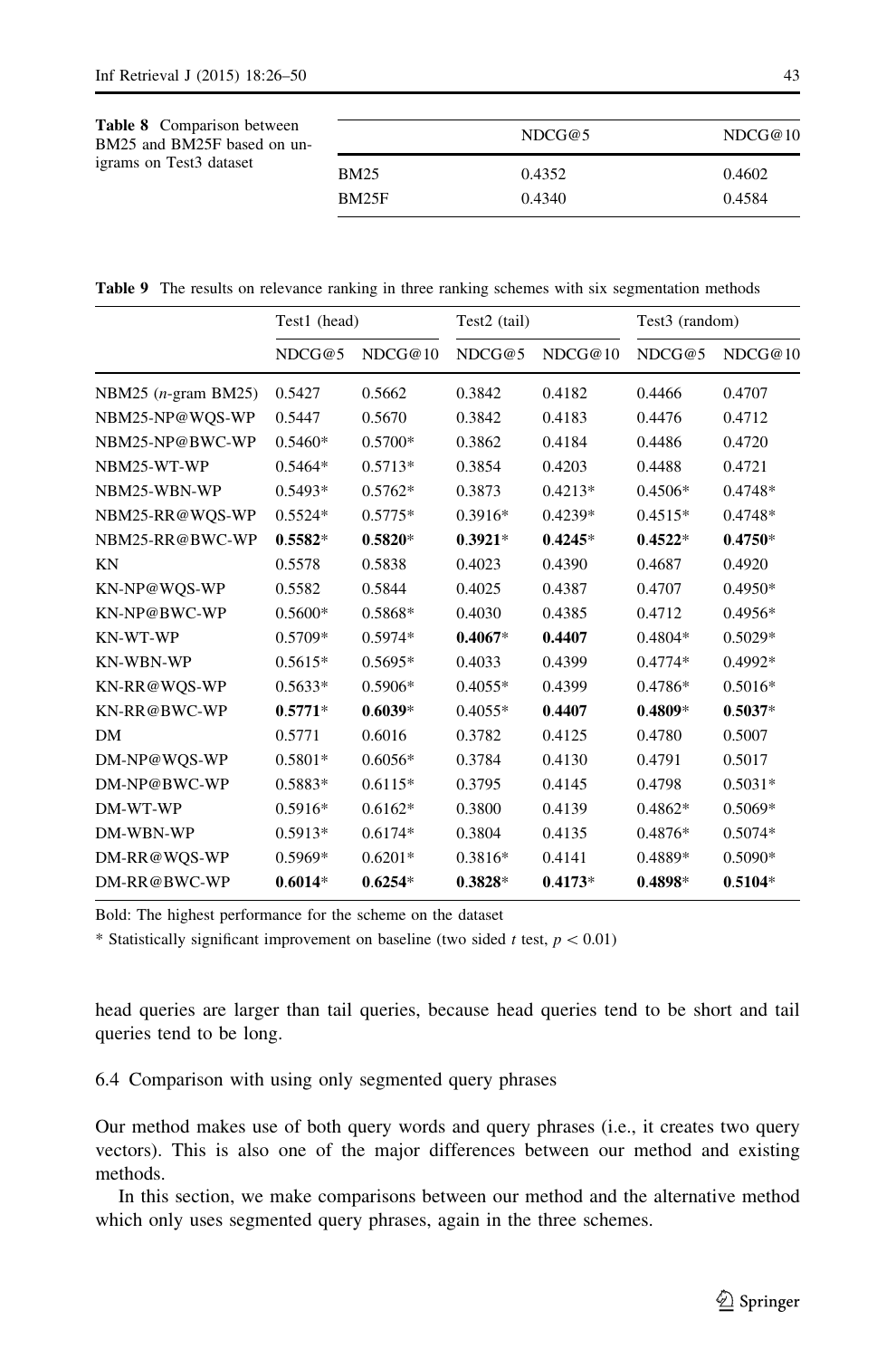Table [10](#page-20-0) shows the results in terms of NDCG. We use the following notations. For example, NBM25-RR@BWC-P means that the relevance scheme is *n*-gram BM25, the segmentation method is RR@BWC, and only query phrases are utilized. NBM25-  $RR@WOS-P$  means that the relevance scheme is *n*-gram BM25, the segmentation method is RR@WQS, and only query phrases are utilized.

We find that most alternative methods perform worse and even statistically significantly worse than the baselines, except for several measures. Especially on Test2, all the alternative methods are worse than the baseline methods. All the alternative methods perform statistically significantly worse than the methods which utilize both query words and query phrases (our approach).

We find that there are several reasons.

- 1. It appears that simply replacing query words with query phrases after query segmentation is not always helpful, and sometimes it is even harmful. For example, there is an NDCG loss for query ''cambridge university students count''. The query segmentation result is ''cambridge university/students/count''. When ''cambridge university'' is combined together, it will not match ''Cambridge'' in a webpage, which also means Cambridge University.
- 2. Incorrect segmentation is inevitable. Incorrect segmentation includes incorrect splitting of phrases such as ''my heart/will/go on/mp3/download'' and incorrect merging of words such as ''beijing seven eleven/stores''. Both results can increase the number of incorrect phrase *n*-grams and reduce the number of correct phrase *n*-grams.
- 3. Test2 consists of tail queries. It is difficult to conduct segmentations on such queries, because less information is available for the queries. Therefore, solely using phrases would not produce good performance in such case.

The experiment results demonstrate that it is better to make use of both query words and query phrases when employing query segmentation in relevance ranking.

6.5 Comparison among segmentation methods

The results in Table [9](#page-17-0) also show differences in performance by employing different query segmentation methods in our approach of relevance ranking on Test1, Test2 and Test3.

The six segmentation methods (i.e. NP, WT, WBN and RR on BWC and WQS) have different relevance results. Among the segmentation methods, our method of re-ranking trained with the BWC dataset (\*-RR@BWC-WP) achieves the best performances on nearly all three ranking schemes with three test data sets. One exception is WT on Test2 Data which has the best performance.

There are two main differences among the six segmentation methods. The first is different segmentation accuracies. Some methods tend to generate more accurate segments which match human labels better. The second is different segment lengths. Hereafter, we conduct analysis to see how segmentation accuracy and average segment length affect relevance ranking performance.

# 6.5.1 Impact of segmentation accuracy

We investigate whether higher query segmentation accuracy can lead to higher relevance ranking performance. Figure [2](#page-21-0) shows different relevance ranking results of four basic segmentation methods. Column 1 shows the impact of segmentation accuracy on the BWC data, column 2 shows the impact of segmentation accuracy on the WQS data. Here we only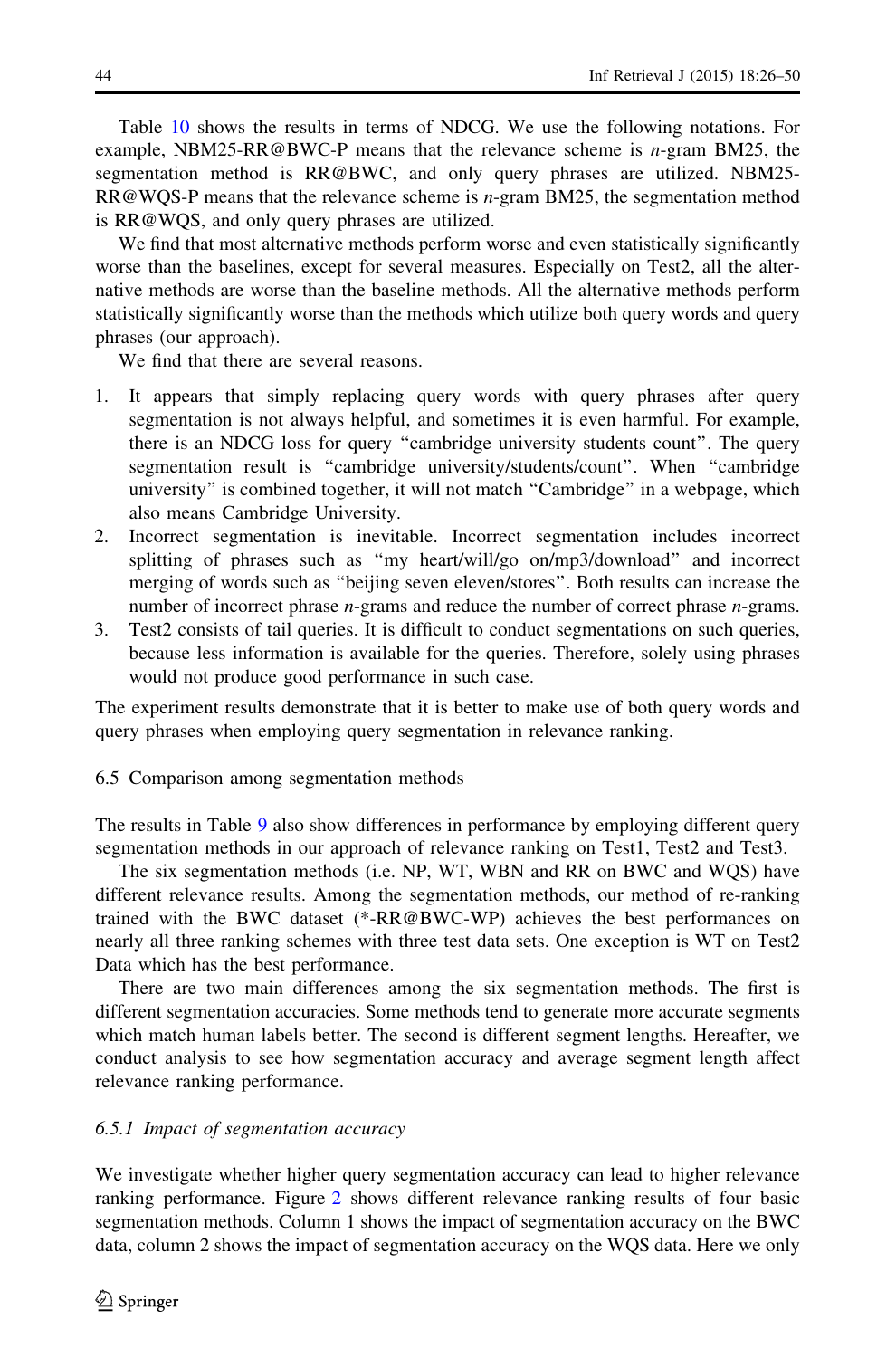<span id="page-19-0"></span>

Fig. 1 Improvements of queries of different lengths from NBM25 to NBM25-RR@BWC-WP in terms of NDCG@5. We use standard error bars in this figure

use segmentation accuracy as measure because the other measures have similar trends. Note that in Fig. [2](#page-21-0), the vertical axis represents deviation of NDCG scores, which is defined as NDCG@i-Avg(NDCG@i). We use it to highlight the gradual change of relevance ranking performance in terms of NDCG with respect to query segmentation accuracy.

We can see that our query segmentation methods (RR@BWC and RR@WOS), which have the highest accuracies, achieve the highest relevance ranking performances. On the other hand, relevance ranking performance does not always increase when more accurate segmentation methods are employed, which is consistent with the observations of Hagen et al. ([2012\)](#page-24-0), Roy et al. [\(2012](#page-24-0)). For example, NP is a more accurate segmentation method than WT on WQS, however, the relevance ranking performances of NP@WQS are worse than those of WT.

There are three reasons for the inconsistency between query segmentation accuracy and relevance ranking performance.

First, the queries in BWC and WQS are sampled from search log under certain conditions (Hagen et al. [2011\)](#page-24-0). For example, in BWC, it is required that queries should only consist of determiners, adjectives, and nouns. These make the queries in BWC and WQS different from the queries in relevance ranking, which are randomly sampled. Therefore, more accurate segmentation on BWC and WQS does not necessarily mean better relevance ranking.

Second, segmentation methods may suffer from over fitting. For example, NP makes use of many carefully designed features, such as whether the token is "the" or "free", because the authors find that ''the'' and ''free'' in the data are likely to be split into single segments. Although these features are helpful for query segmentation, some of them may not help relevance.

Third, in some special cases, segmentation accuracy is not the most important factor for relevance ranking. For example, from Table [9](#page-17-0) we can see that WT has the best performance for KN on Test2 which contains only tail queries, although WT is not the best segmentation method on both BWC and WQS. We look into the extracted key  $n$ -grams of documents and find that 39.6% *n*-grams are Wikipedia titles. The key *n*-gram model makes use of extracted unigrams, bigrams, and trigrams. WT tends to create segmentations consisting of Wikipedia titles and one-word segments. As a result, it is likely that the query representations of WT and the key *n*-gram fields match well in relevance ranking.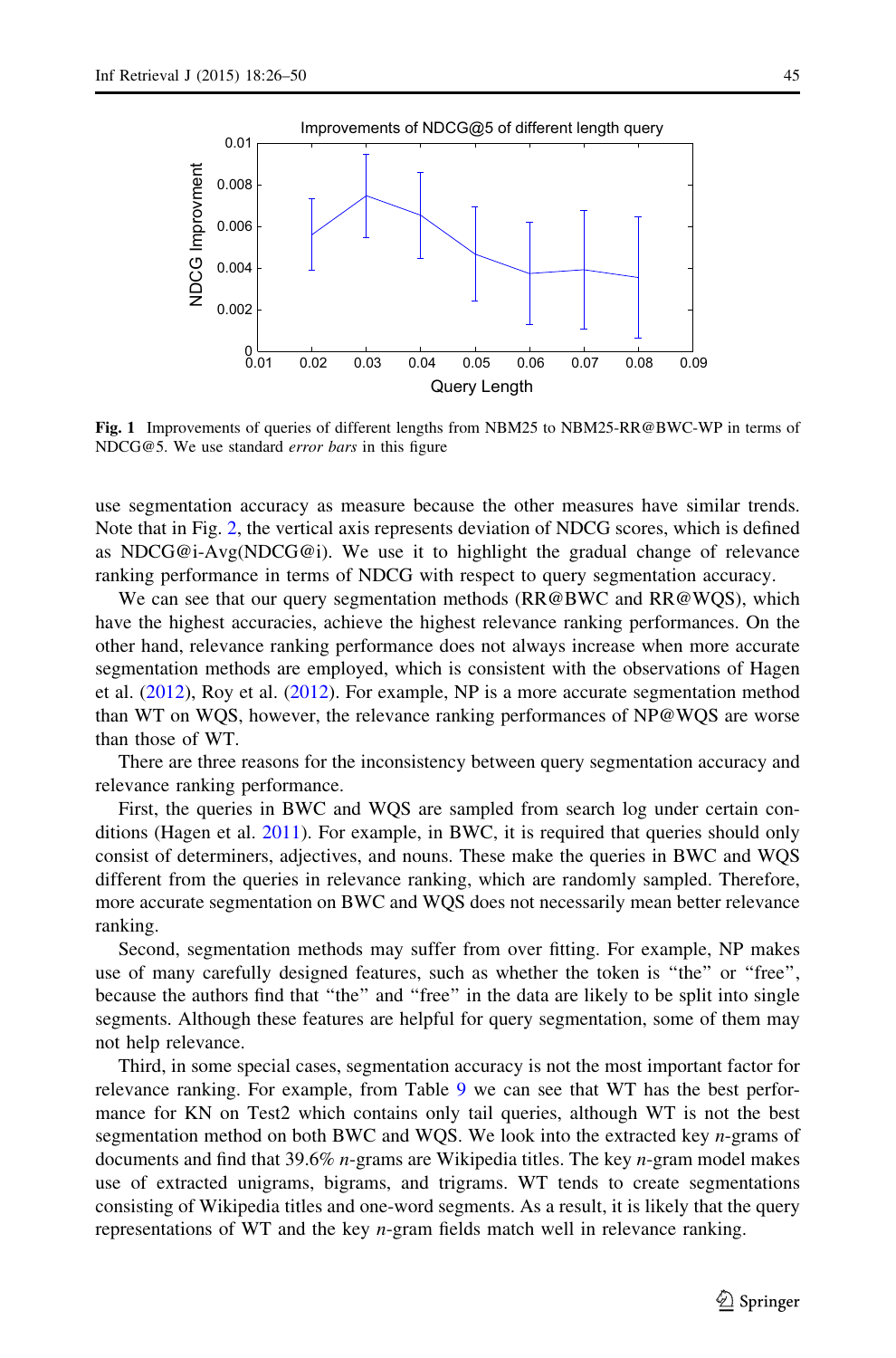| Test1(head) |         | Test2(tail) |           | Test3(random) |           |
|-------------|---------|-------------|-----------|---------------|-----------|
| NDCG@5      | NDCG@10 | NDCG@5      | NDCG@10   | NDCG@5        | NDCG@10   |
| 0.5427      | 0.5662  | $0.3842*$   | 0.4182    | 0.4466        | $0.4707*$ |
| 0.5353      | 0.5592  | 0.3739      | 0.4078    | 0.4386        | 0.4641    |
| 0.5257      | 0.5505  | 0.3568      | 0.3926    | 0.4271        | 0.4527    |
| 0.5362      | 0.5602  | 0.3615      | 0.3952    | 0.4295        | 0.4543    |
| 0.5362      | 0.5629  | 0.3723      | 0.4044    | 0.4296        | 0.4570    |
| 0.5378      | 0.5629  | 0.3800      | 0.4160    | 0.4388        | 0.4631    |
| 0.5423      | 0.5662  | 0.3809      | 0.4162    | 0.4433        | 0.4665    |
| 0.5578      | 0.5838  | $0.4023*$   | $0.4390*$ | $0.4687*$     | $0.4920*$ |
| 0.5338      | 0.5622  | 0.3905      | 0.4192    | 0.4235        | 0.4627    |
| 0.4774      | 0.5079  | 0.3595      | 0.4012    | 0.4077        | 0.4372    |
| 0.4964      | 0.5315  | 0.3822      | 0.4216    | 0.4155        | 0.4469    |
| 0.4886      | 0.5240  | 0.3633      | 0.4029    | 0.4065        | 0.4378    |
| 0.4891      | 0.5242  | 0.3759      | 0.4145    | 0.4164        | 0.4458    |
| 0.5197      | 0.5483  | 0.3884      | 0.4271    | 0.4170        | 0.4478    |
| $0.5771*$   | 0.6016  | 0.3782      | 0.4125    | $0.4780*$     | $0.5007*$ |
| 0.5697      | 0.5947  | 0.3578      | 0.3964    | 0.4665        | 0.4857    |
| 0.5580      | 0.5815  | 0.3485      | 0.3840    | 0.4644        | 0.4815    |
| 0.5605      | 0.5840  | 0.3497      | 0.3849    | 0.4674        | 0.4855    |
| 0.5606      | 0.5848  | 0.3634      | 0.3980    | 0.4688        | 0.4898    |
| 0.5739      | 0.6026  | 0.3753      | 0.4095    | 0.4695        | 0.4908    |
| 0.5704      | 0.6004  | 0.3774      | 0.4110    | 0.4690        | 0.4903    |
|             |         |             |           |               |           |

<span id="page-20-0"></span>Table 10 The results on relevance ranking when only segmented query phrases are used in representation

Bold: The maximum value of the scheme for the dataset

\* Baseline is statistically significantly better than alternative methods (two-sided t test,  $p < 0.01$ )

### 6.5.2 Impact of average segment length

We investigate the impact of segment lengths on the performances of relevance ranking. Figure [3](#page-22-0) shows the distributions of segment lengths by the four methods. NP@BWC, NP@WQS and WT tend to create short segments, while RR@BWC, RR@WQS and WBN tend to create long segments. There are two reasons for the different segment distributions: different characteristics of segmentation methods and different training sets. First, it is likely for NP to generate shorter segments because it only considers the frequencies of two adjacent words (Bergsma and Wang [2007\)](#page-24-0), without considering whether the two words is a part of Wikipedia title. The method tends to break entity names with low frequencies into single words, such as ''xbox one'', ''final fantasy 7''. For WT, it is likely to treat Wikipedia titles as segments and make the rest one-word segments, yielding fine-grained segmentations. In contrast, WBN and our re-ranking method are likely to merge Wikipedia titles as well as the consecutive words with high frequencies as segments, yielding coarse-grained segmentations. Second, the two training datasets, BWC and WQS, have different average segment lengths (see Table [4\)](#page-12-0), BWC has longer segments, while WQS has shorter segments. Therefore, the lengths of segments created by the supervised segmentation methods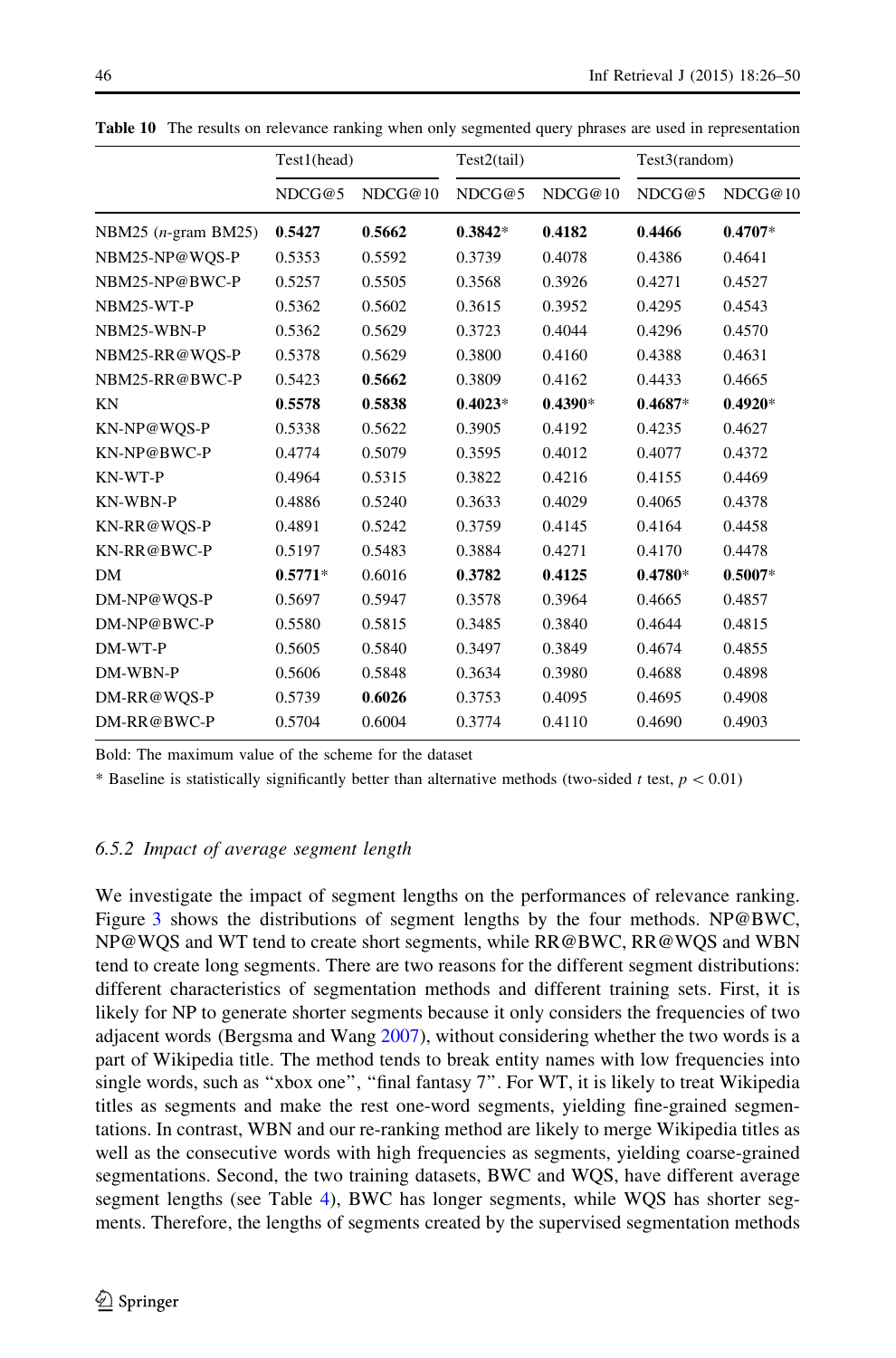<span id="page-21-0"></span>

Fig. 2 The impact of query segmentation accuracy on relevance ranking performance

of NP and RR are quite different. As a result, NP@BWC and RR@BWC generate longer segments than NP@WQS and RR@WQS respectively.

We observe a tendency for coarse-grained segmentation to outperform fine-grained segmentation. It is easy to understand that using a fully segmented query is equivalent to using all query words. Therefore, the performance of using the former in relevance ranking will be the same as that of using the latter. That is why NP@WQS and NP@BWC do not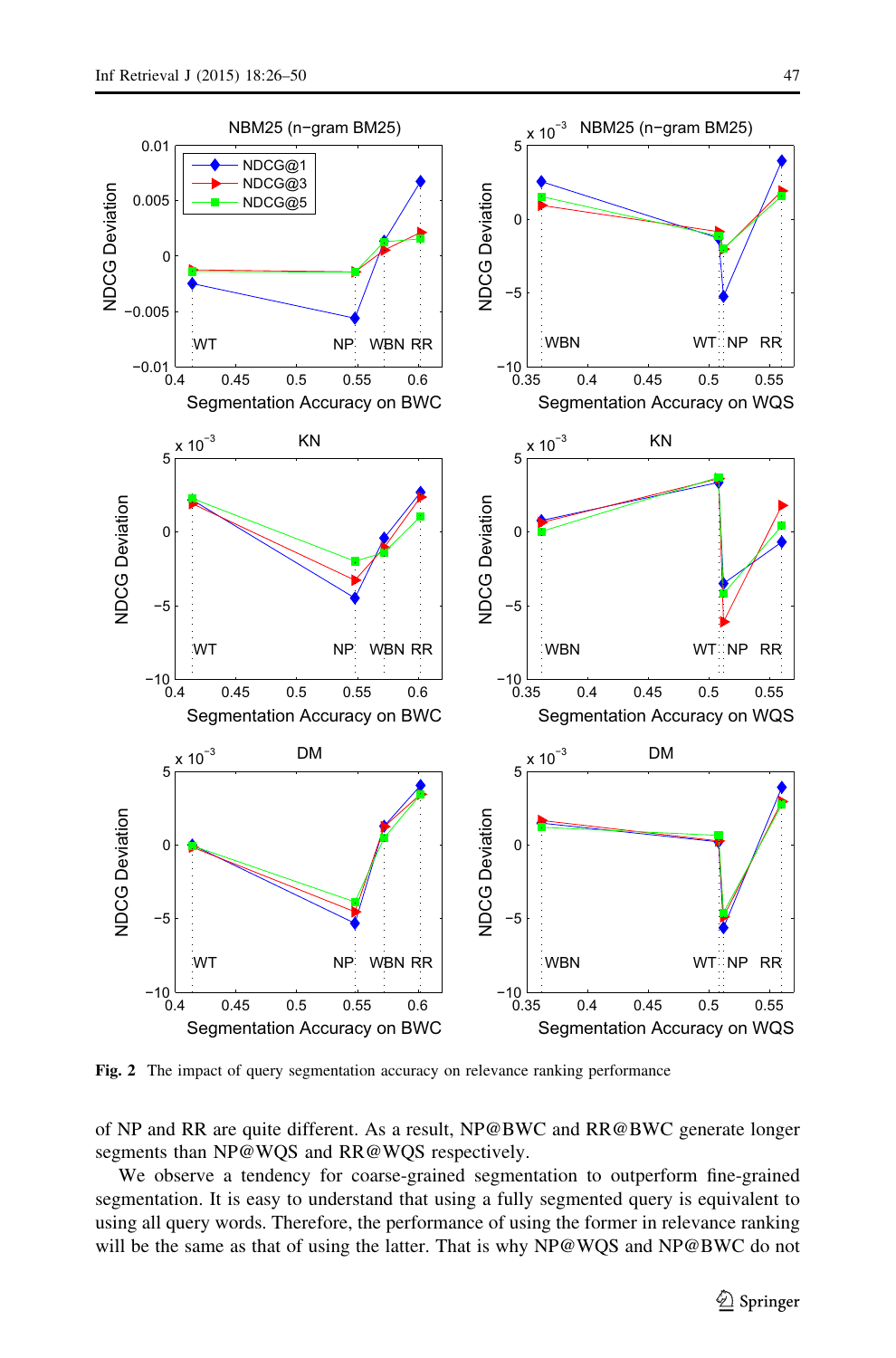<span id="page-22-0"></span>

Fig. 3 Distributions of segment lengths by different segmentation methods

have much space to improve. In contrast, the coarse-grained segmentation methods, which combine those highly associated words into a segment, can add useful information for matching between query and document, and thus generate higher relevance ranking accuracy. However, if the segmentation method gives too coarse segmentations, such as WBN, it also hinders the improvements. Figure [4](#page-23-0) shows the relation between deviation of NDCG scores and average segment length.

# 7 Conclusions and future work

In this paper, we have proposed a new approach to enhancing search relevance by query segmentation, including a method of query segmentation and a method of using query segmentation result in search. The former method first generates top  $k$  candidates for query segmentation with a generative model and then re-ranks the candidates with a discriminative model. The latter method takes both the original query words and the segmented query phrases as units of query representation. We have empirically studied the effectiveness of the proposed approach with the relevance schemes of  $n$ -gram BM25, key  $n$ -gram model, and term dependency model, using large datasets in web search. We have found that our approach can statistically significantly improve relevance ranking.

There are certainly a number of directions for future research with regard to query segmentation in search. (1) Current methods of query segmentation including our method do not heavily rely on natural language analysis. In theory, a sophisticated and robust natural language analysis on query can generate better results. How to perform such analysis is a challenging issue and needs further study. (2) It is still difficult to carry out accurate segmentation on tail queries. One possible solution is to leverage more web data (not only Wikipedia) to address the problem. How to realize the goal is certainly an interesting research topic. (3) Although the time complexity of the re-ranking approach is not high, it is definitely important to improve efficiency for online query processing. One question is whether it is possible to develop a special index to store the data (e.g.,  $n$ -grams) necessary for processing. (4) Query segmentation is hard in a single search. However, if the previous searches in the same session are given, then more accurate segmentation may be conducted by leveraging the information. In other words, context aware segmentation may be more effective, which deserves some investigation.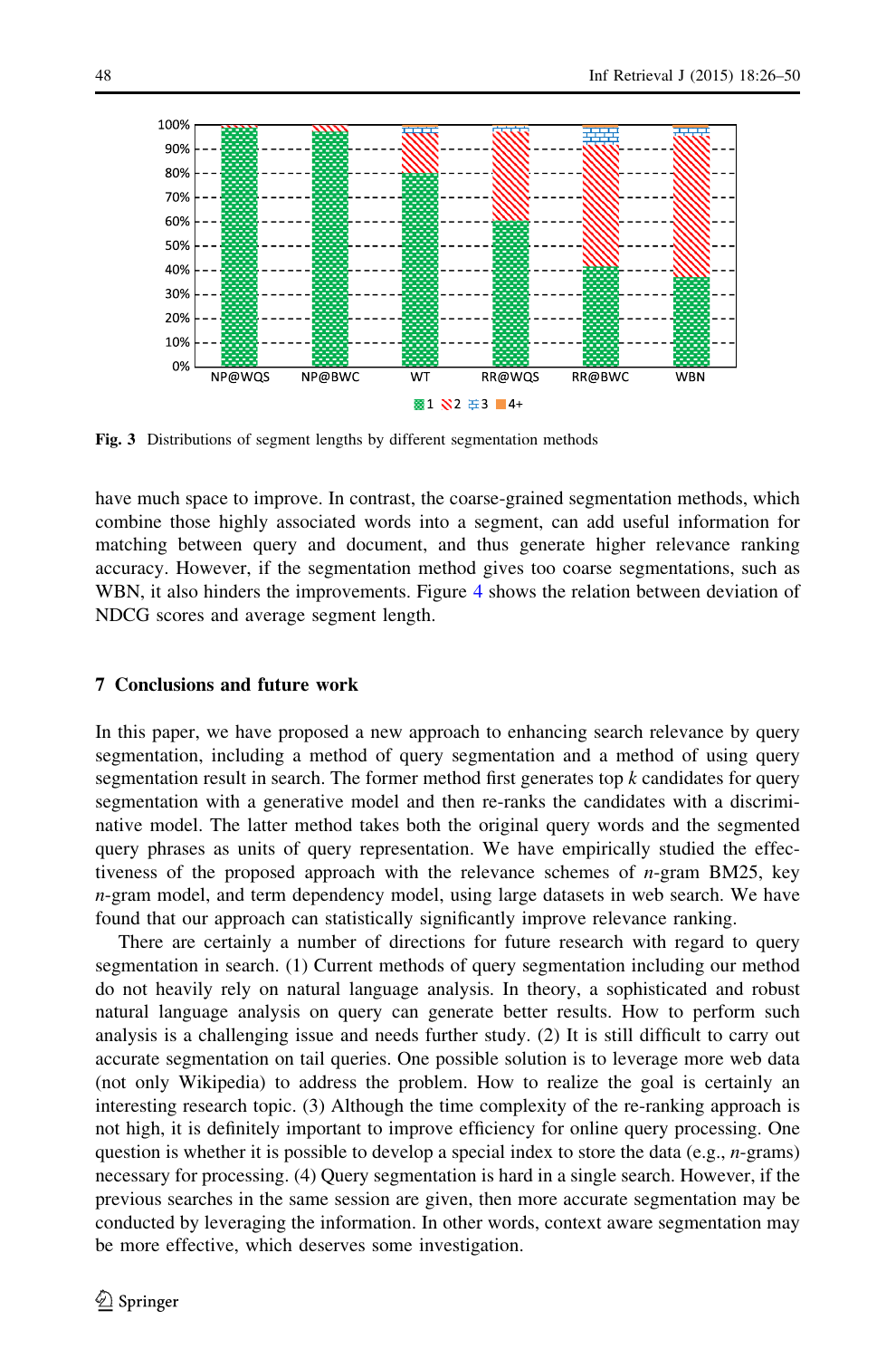<span id="page-23-0"></span>

Fig. 4 The impact of average segment length on relevance ranking

# References

- Bendersky, M., Croft, W. B., & Smith, D. A. (2009). Two-stage query segmentation for information retrieval. In SIGIR, pp. 810–811.
- Bendersky, M., Metzler, D., & Croft, W. B. (2010). Learning concept importance using a weighted dependence model. In WSDM, pp. 31–40.